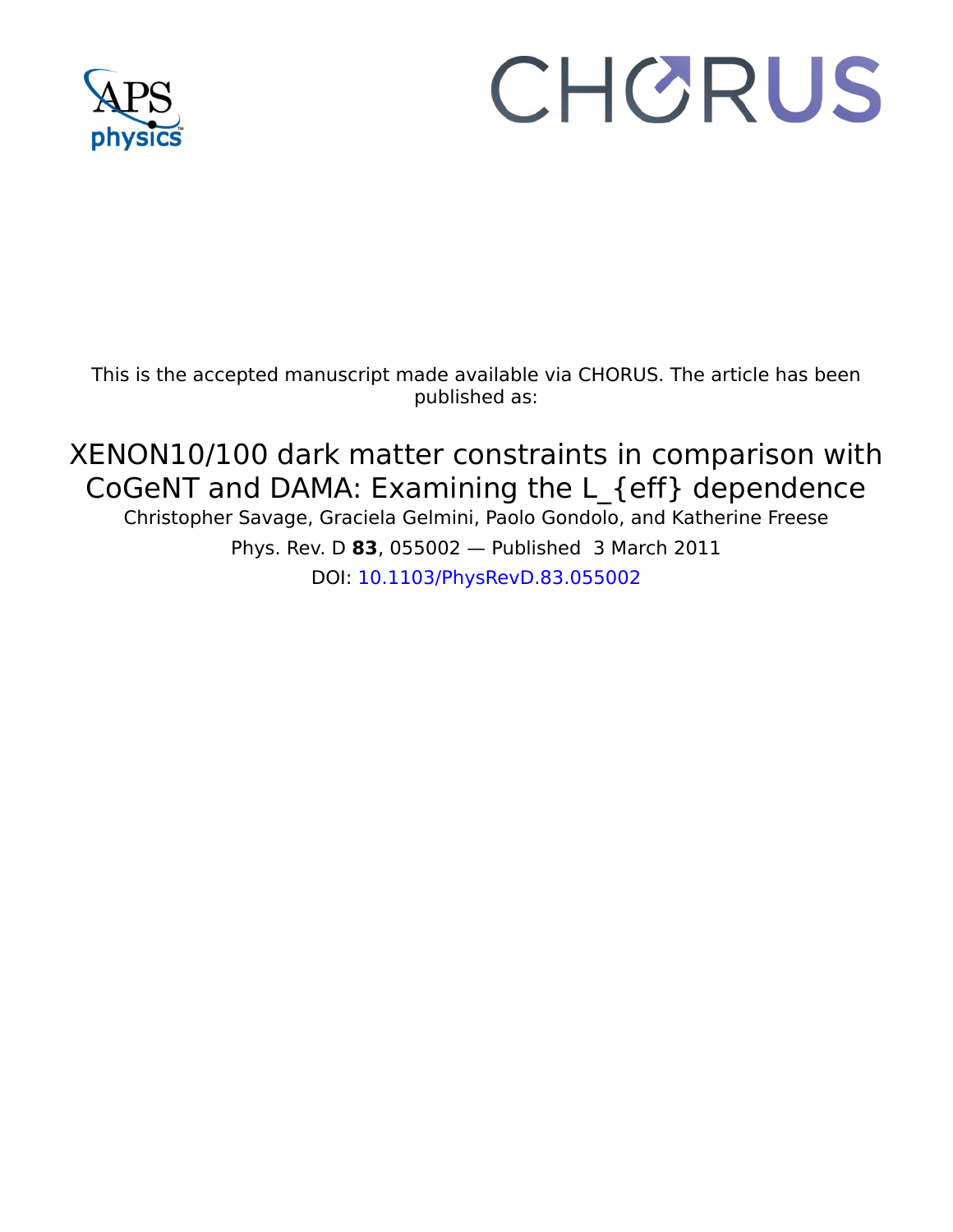# XENON10/100 dark matter constraints in comparison with CoGeNT and DAMA: examining the  $\mathcal{L}_{\text{eff}}$  dependence

Christopher Savage,<sup>1,\*</sup> Graciela Gelmini,<sup>2,†</sup> Paolo Gondolo,<sup>3,‡</sup> and Katherine Freese<sup>4, §</sup>

<sup>1</sup> The Oskar Klein Centre for Cosmoparticle Physics, Department of Physics,

Stockholm University, AlbaNova, SE-10691 Stockholm, Sweden

 $2$  Department of Physics and Astronomy, UCLA,

<sup>3</sup> Department of Physics, University of Utah, 115 S 1400 E  $\#201$  Salt Lake City, UT 84112, USA

<sup>4</sup> Michigan Center for Theoretical Physics, Department of Physics,

University of Michigan, Ann Arbor, MI 48109, USA

We consider the compatibility of DAMA/LIBRA, CoGeNT, XENON10 and XENON100 results for spin-independent (SI) dark matter Weakly Interacting Massive Particles (WIMPs), particularly at low masses (∼10 GeV), assuming a standard dark matter halo. The XENON bounds depend on the scintillation efficiency factor  $\mathcal{L}_{\text{eff}}$  for which there is considerable uncertainty. Thus we consider various extrapolations for  $\mathcal{L}_{\text{eff}}$  at low energy. With the  $\mathcal{L}_{\text{eff}}$  measurements we consider, XENON100 results are found to be insensitive to the low energy extrapolation. We find the strongest bounds are from XENON10, rather than XENON100, due to the lower energy threshold. For reasonable choices of  $\mathcal{L}_{\text{eff}}$  and for the case of SI elastic scattering, XENON10 is incompatible with the DAMA/LIBRA 3σ region and severely constrains the 7-12 GeV WIMP mass region of interest published by the CoGeNT collaboration.

## I. INTRODUCTION

s extrapolations for *L*<sub>ceff</sub> at low energy. With the *L*<sub>ceff</sub> measurements are found to be insensitive to the low energy extrapolation. We find KENON10, rather than XENON100, due to the lower energy threshol and for the The nature of the dark matter that comprises a quarter of the Universe is one of the big unanswered questions in astrophysics and particle physics. Perhaps the best motivated candidates are Weakly Interacting Massive Particles (WIMPs) which have weakly interacting cross sections and masses in the GeV–10 TeV range. In recent months, there have been new data releases from many experiments that have engendered a great deal of excitement. Of particular interest is a low mass region ∼ 10 GeV which at first sight seems to be compatible with a number of different experiments. The goal of this paper is to examine some of the issues regarding the question of such compatibility. In this paper, we will restrict ourselves here to considering WIMPs with spin-independent (SI) interactions. Spindependent and mixed couplings will be examined in a future work.

for spin-unapstance band matter (with the best with the results of the matter of the symmological control of the symmological control in the control of the control with the control with the control with the control with t It was initially the DAMA/NAI experiment [1], looking for annual modulation [2, 3] of a WIMP signal, that found such a possible low mass region. WIMPs with SI interactions in the mass range 5–9 GeV were found to be compatible with the DAMA/NaI results and all negative results from other searches that existed at the time [4, 5]. The situation changed after the publication of the first  $DAMA/LIBRA$  results [6] (see *e.g.* Ref. [7] and reference therein). For SI interactions, Ref. [7] found that the best fit DAMA regions were ruled out to the  $3\sigma$  C.L. But Ref. [7] also found that for WIMP masses of ∼8 GeV, some parameters outside these regions still yielded a moderately reasonable fit to the DAMA data and were compatible with all 90% C.L. upper limits from negative searches, when ion channeling in the DAMA experiment as understood at the time was included (see Section II B below). The strongest bounds at the time came from CDMS [8] and XENON10 [9]. Since then many new data sets have been released and a reexamination of the light WIMP region is now necessary. We will focus on the following three factors: a possible dark matter signal for 7-12 GeV WIMP's found by the CoGeNT collaboration [10]; the existence of new better upper limits, in particular the bounds set by the XENON10 [11] and XENON100 [12] collaborations; and the recognition that the effect of channeling in NaI(Tl) crystal is less important than previously assumed [13] (see Section II B).

CDMS [14] has released its full data set, with tighter bounds and two unexplained events at low energy that may be compatible with background. CDMS constraints will be included but are not a focus of this paper. Our focus is on elastic scattering of spin-independent WIMPs from a standard Maxwellian halo; recent examinations comparing experimental studies in this case include [15–22].

<sup>430</sup> Portola Plaza, Los Angeles, CA 90095, USA

<sup>∗</sup>savage@fysik.su.se

<sup>†</sup>gelmini@physics.ucla.edu

<sup>‡</sup>paolo@physics.utah.edu

<sup>§</sup>ktfreese@umich.edu

<sup>¶</sup>Also at Korea Institute for Advanced Study, Seoul 130-722, Korea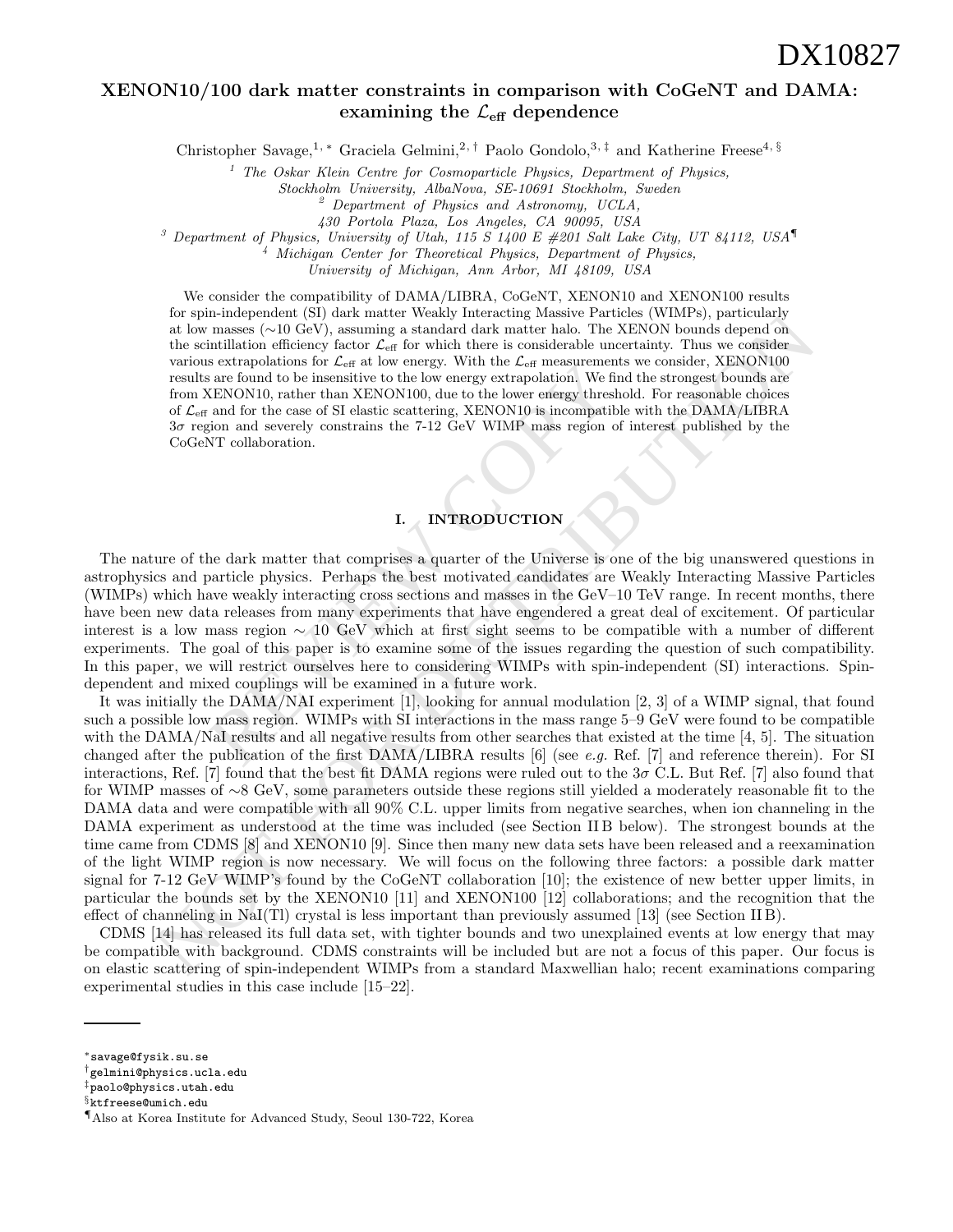The interpretation of the XENON10 and XENON100 results requires the ability to reliably reconstruct the nuclear recoil energy from the observed signal. This depends on the scintillation efficiency factor  $\mathcal{L}_{\text{eff}}$  for which there is considerable uncertainty at low energies (see Section II A). A large part of this paper is devoted to examining the  $\mathcal{L}_{\text{eff}}$ dependence of the two XENON constraints.

References [17, 18] have examined XENON10 constraints, using the same recent Manzur *et al.*  $\mathcal{L}_{\text{eff}}$  measurements that we will use here [23], and include discussions on how uncertainties in the  $\mathcal{L}_{\text{eff}}$  measurements impact those XENON10 constraints. We improve upon those works by examining the  $\mathcal{L}_{\text{eff}}$  dependence of XENON100 as well as XENON10 constraints, examining various low-energy extrapolations of  $\mathcal{L}_{\text{eff}}$  at energies below the existing measurements, and using a more careful treatment of the XENON detectors' behavior (including accounting for Poisson fluctuations in the number of photoelectrons). This last issue significantly impacts the sensitivity of the XENON experiments to low-energy recoils (where  $\mathcal{L}_{\text{eff}}$  is poorly known) and, thus, to low mass WIMPs. Just prior to our paper being submitted, a revised version of Ref. [24] appeared that added an examination of XENON100 and  $\mathcal{L}_{\text{eff}}$  in the context of scalar WIMPs. The halo model parameters and  $\mathcal{L}_{\text{eff}}$  models used in that paper differ somewhat from ours, but the results are qualitatively similar.

In this paper we focus on comparing the following experimental results: the combined modulation signal [1] as well as the total rate [6] from DAMA/NaI and DAMA/LIBRA; the combined CDMS 5-tower results [8, 14]; the recent first results from XENON100 [12]; and the older but lower threshold XENON10 reanalysis results [11]. Constraints for CDMS, XENON10, and XENON100 are determined using the Maximum Gap method<sup>1</sup> [25], while the parameters compatible with DAMA are determined via the goodness-of-fit of their observed modulation signal with the theoretically expected signal. Details of these statistical analyses may be found in Ref. [7].

For the two XENON experiments, we assume the energy resolution is primarily limited by a Poisson distribution in the small number of photoelectrons (PE) expected at low recoil energies. Interactions in the liquid Xenon comprising the XENON10 and XENON100 detectors give rise to a prompt scintillation signal (S1) followed by a delayed secondary scintillation signal  $(S2)$ . The quantities S1 and S2 are discussed in the following section and the various thresholds and data cuts are described in e.g. Ref. [11]. The efficiencies for XENON10 and XENON100 are taken from Refs. [11] and [12], respectively. However, for XENON10, the S1 peak finding efficiency factor  $\eta_{S1}$ , which was not included in Ref. [11] (where it was not particularly relevant), must also be taken into account. For this  $\eta_{S1}$  factor, we take the more conservative of the two cases found in Ref. [26].

A second issue must also be taken into account. As explained in detail below, as the recoil energy decreases, so do the average S1 and S2 signals. At low enough energies, a sizable fraction of the events may fail to produce enough S2 signal and/or to fall in the proper  $\log(S2/S1)$  range (the nuclear recoil band cut), even if a fluctuation gives a high enough  $S1$ . At higher recoil energies, the relative size of the fluctuations get smaller and the average  $S2$  is too high for any significant fraction of the S2 fluctuations to fall below the S2 threshold. However, somewhere below an S1 average of 1 photoelectron (PE) in XENON10, an event would need not only an upward fluctuation in S1, but an upward fluctuation in S2 to pass both thresholds and it would require particular ranges of fluctuations to fall within the required range for  $\log(S2/S1)$ . Thus, to avoid issues with the S2 threshold and nuclear recoil band cuts, we ignore recoil energies that give on average less than 1 PE in the S1 signal. We find that, with Poisson fluctuations included, low energy recoils in XENON10 tend to pass the various thresholds and cuts at a higher rate than predicted by the efficiencies we use; these efficiencies can thus be considered conservative over the range at which they are applied. Additional events passing these various cuts can arise from low energy recoils that give an average  $S1$  signal  $\langle S1 \rangle$ that falls below our imposed cutoff of  $\langle S1 \rangle \geq 1.0$  PE. Accounting for these events will strengthen the XENON10 constraints at low WIMP masses. Our  $\langle S1 \rangle$  cutoff is simply due to the efficiency being unknown for these low energy recoils at this time. We are examining these low energy recoil efficiencies for a future work, though a comprehensive treatment of these efficiencies in XENON10 and XENON100 has appeared in the meantime [27].

In addition to constraints for the above experiments, we also show the 7-12 GeV WIMP mass region suggested by CoGeNT as an explanation for excess events seen at low energies in their detector [10]. We perform our own statistical analyses of all data sets except CoGeNT, for which we simply use their published region.

To allow for direct comparison, all the other experimental constraints are determined using the same 600 km/s galactic halo escape velocity as used by CoGeNT in their analysis [28]. This escape velocity falls within the 90% confidence interval of 498 km/s to 608 km/s that was determined by a recent analysis of high velocity stars [29], but is somewhat above the median likelihood of 544 km/s that was found in that analysis. Similarly, we use throughout the

<sup>1</sup> For zero observed events (as in the case of XENON100), the Maximum Gap (MG) method provides an identical constraint as that produced by a Poisson limit based on the total number of events. When events are observed, the MG method provides better constraints than the Poisson case as the former takes the energy spectrum into account, whereas the latter does not. The use of MG is of particular importance for XENON10 as the 13 observed events have energies that are inconsistent with the spectrum expected for a light elastically scattering WIMP.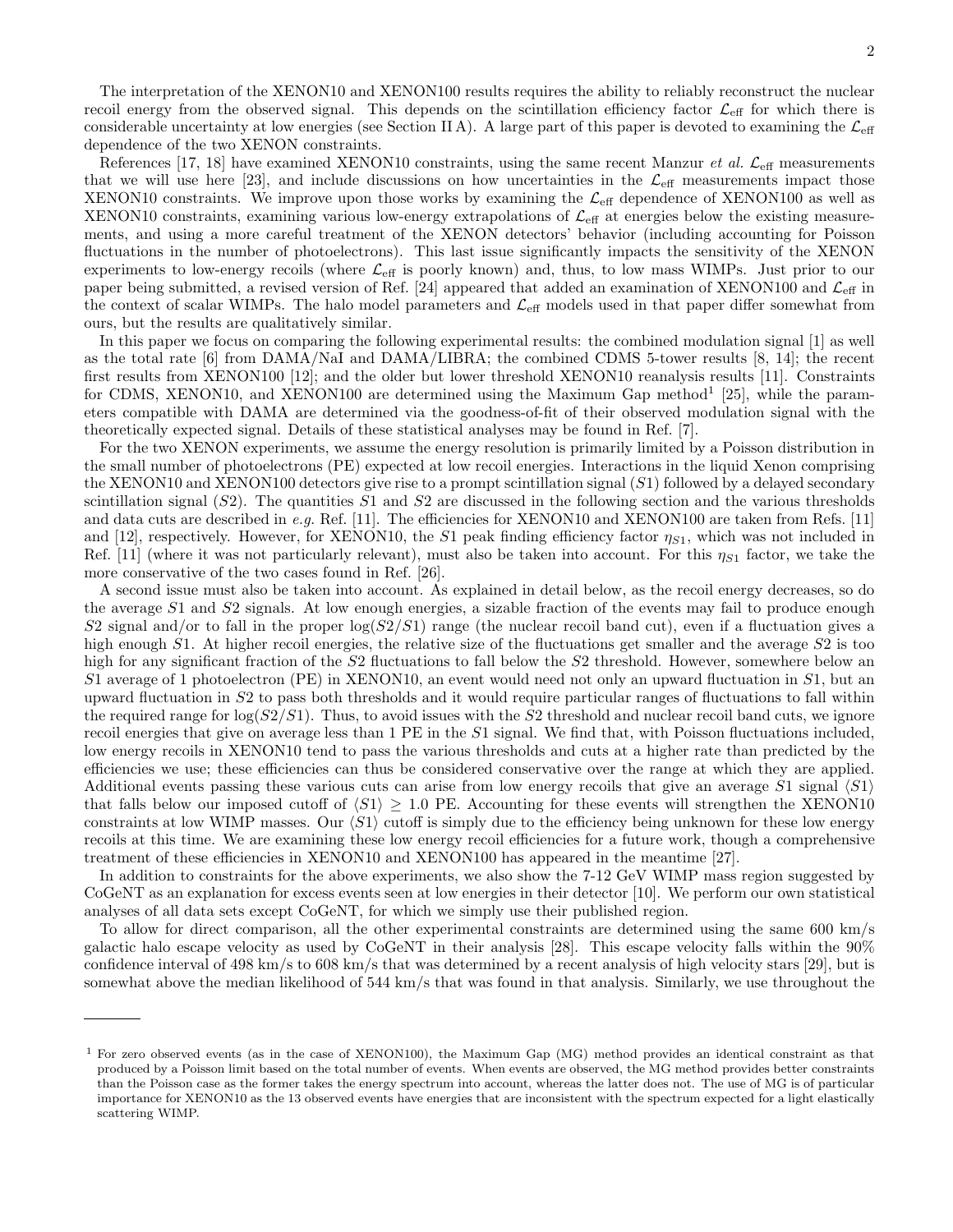value 220 km/sec (used by CoGeNT) for the rotation velocity of the Galactic disk in the vicinity of the Sun. We note that new measurements suggest that the rotation velocity might be higher,  $254 \pm 16$  km/s [30], the effect of which is to shift the best fit in all experiments to slightly lower WIMP masses [31].

## II. EXPERIMENTAL ISSUES:  $\mathcal{L}_{\text{eff}}$  AND CHANNELING

In this section we discuss two important experimental issues. First, the scintillation factor in XENON  $\mathcal{L}_{\text{eff}}$  is extremely important in interpreting results and yet is not well known. Second, the channeling effect in DAMA/LIBRA, again not well known, may change the location of the regions in WIMP parameter space that are compatible with the data.

#### The  $\mathcal{L}_{\text{eff}}$  Scintillation Efficiency Factor in XENON

The interpretation of the XENON10 and XENON100 results requires the ability to reliably reconstruct the nuclear recoil energy from the observed signal. This reconstruction depends on the scintillation efficiency factor  $\mathcal{L}_{\text{eff}}$  for which there is considerable uncertainty at low energies. Here we discuss this factor and present three models for  $\mathcal{L}_{\text{eff}}$  at low energy.

Interactions in the liquid Xenon comprising the XENON10 and XENON100 detectors give rise to a prompt scintillation signal, S1, followed by a delayed secondary scintillation signal, S2. The S1 signal arises from a rapid relaxation of excited Xenon states produced as a result of the interaction. The S2 signal arises from ionized electrons also produced in the interaction; these drift through the liquid xenon under an applied electric field, but once they reach the liquid surface they are extracted into a xenon gas phase where they emit proportional scintillation light. The drift time of the electrons causes this secondary scintillation (the S2 signal) to be observed later than the S1 signal, allowing both scintillation signals to be measured separately. The S1 signal can be used to determine the energy of the interaction, while the combination of both signals allows discrimination between nuclear recoil events (possibly WIMP interactions) and electron recoil events (necessarily background interactions). The ratio of  $S2$  to  $S1$  is much higher in the case of electron recoils than in the case of nuclear recoils.

Interpretation of the XENON results requires the ability to reliably reconstruct the nuclear recoil energy  $E_{nr}$  from the observed S1 signal. Calibration of the nuclear recoil energy dependence of S1 often involves gauging the detector's response to electron recoils at higher energies; parts of the detector's response (e.g. the fraction of scintillation photons that yield photoelectrons (PE) in the photodetectors) are more easily determined in this case than with nuclear recoils at lower energies. Taking S1 to be normalized to the number of PE, S1 and  $E_{nr}$  are related by an equation involving the higher energy electron recoil calibrations:

$$
S1 = (S_{nr}/S_{ee}) \mathcal{L}_{\text{eff}}(E_{nr}) L_y E_{nr} . \tag{1}
$$

Here,  $L_y$  is the light yield in PE/keVee for 122 keVee  $\gamma$ -rays<sup>2</sup>.  $\mathcal{L}_{\text{eff}}(E_{nr})$  is the scintillation efficiency of nuclear recoils relative to 122 keVee  $\gamma$ -rays in zero electric field; this factor is a function of the nuclear recoil energy. Since there is an applied electric field in the experiment, which reduces the scintillation yield by quickly removing charged particles from the original interaction region, two additional factors must be taken into account:  $S_{ee}$  and  $S_{nr}$  are the suppression in the scintillation yield for electronic and nuclear recoils, respectively, due to the presence of the electric field in the detector volume. The quantities  $S_{ee}$ ,  $S_{nr}$ , and  $L_y$  are detector dependent;  $\mathcal{L}_{\text{eff}}$  is not.

Recent comments have drawn attention to the role that  $\mathcal{L}_{\text{eff}}$  determinations play in setting experimental constraints for Xenon-based detectors [32–34]. A variety of  $\mathcal{L}_{\text{eff}}$  measurements have been made over the years [23, 35–41], but limited statistics and systematics issues have so far prevented a clear picture from emerging as to the behavior of  $\mathcal{L}_{\text{eff}}$  at low recoil energies. There are two primary issues in debate: (1) Which of the  $\mathcal{L}_{\text{eff}}$  measurements should be used as a basis for analyzing direct detection results? and  $(2)$  Measurements of  $\mathcal{L}_{\text{eff}}$  have only been made at energies above some minimum; what is the behavior of  $\mathcal{L}_{\text{eff}}$  at low energies, where no measurements have as yet been made? For the first issue, the XENON100 collaboration has chosen to use a global fit to multiple  $\mathcal{L}_{\text{eff}}$  measurements in their analysis, whereas Ref. [32] suggests that the recent measurements by Manzur et al. [23] should be used; in both cases,  $\mathcal{L}_{\text{eff}}$  measurements are based upon fixed energy neutron scatters. We do not contribute to the debate as to which  $\mathcal{L}_{\text{eff}}$ 

<sup>&</sup>lt;sup>2</sup> The unit "keVee" refers to the electron-equivalent energy in keV, the amount of energy in an electron recoil event that would produce a given scintillation signal in the detector (whether or not the scintillation was, in fact, produced by an electron recoil). The unit "keVnr" refers to the nuclear recoil energy in keV.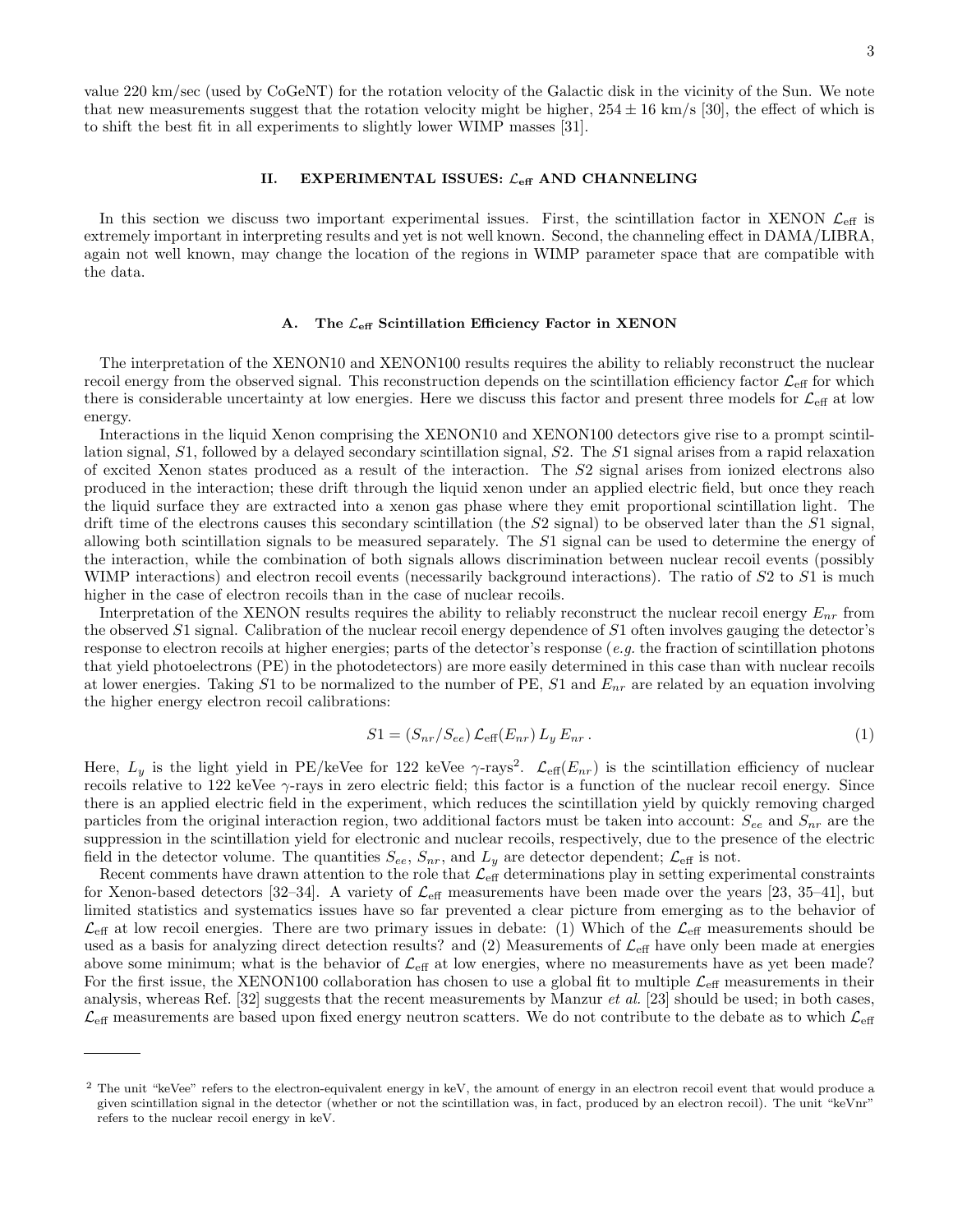

FIG. 1: (Color online)  $\mathcal{L}_{\text{eff}}$  as a function of recoil energy. The points correspond to the measurements of Manzur *et al.* [23] with statistical and systematic errors in  $\mathcal{L}_{\text{eff}}$  as indicated (uncertainties in recoil energy not shown). Solid curves show the fiducial  $\mathcal{L}_{\text{eff}}$  dependence used in this work. Filled regions/dashed curves indicate the  $1\sigma$  variation in the  $\mathcal{L}_{\text{eff}}$  dependence. At 3.9 keVnr (the lowest energy data point),  $\mathcal{L}_{\text{eff}} = 0.073^{+0.034+0.018}_{-0.025-0$  $\mathcal{L}_{\text{eff}}$  (blue) at the above value,  $\mathcal{L}_{\text{eff}}$  falling linearly to zero at zero energy (red), and  $\mathcal{L}_{\text{eff}}$  equal to zero (green). Above 3.9 keVnr, the gray curve and region are used in all cases. Note linear relationships appear curved in the figure due to the logarithmic scaling.

data sets are most appropriate; however, in the interest of examining the most conservative XENON constraints, we use the Manzur et al. data alone in our analyses.

The choice of  $\mathcal{L}_{\text{eff}}$  measurements to use in the XENON analyses has a significant impact on the resulting constraints for low WIMP masses. The Manzur *et al.* data yield the lowest values for  $\mathcal{L}_{\text{eff}}$  among the fixed-energy neutron scatter measurements, implying the highest recoil energy thresholds and therefore the lowest sensitivity for the XENON detectors to low mass WIMPs (which generate only low energy recoils). The Manzur *et al.* data is shown in Figure 1.

A comment is in order about the lower ZEPLIN-III  $\mathcal{L}_{\text{eff}}$  measurement [42] represented as a band in Fig. 1 of [32]. ZEPLIN fits a nonlinear  $\mathcal{L}_{\text{eff}}$  model to their broad spectrum nuclear recoil calibration data to obtain  $\mathcal{L}_{\text{eff}}$  curves that were used in their analysis. These fits suggest a constant  $\mathcal{L}_{\text{eff}}$  at recoil energies above ∼30 keVnr, with  $\mathcal{L}_{\text{eff}}$ sharply falling at energies below ∼20 keVnr and approaching zero at ∼7-8 keVnr; see Figure 15 of Ref. [42] and the accompanying text. Thus the suggestion has been made by nonmembers of the ZEPLIN team [43] that  $\mathcal{L}_{\text{eff}}$ should be taken to be zero below ∼8 keVnr as a conservative model of  $\mathcal{L}_{\text{eff}}$ . This  $\mathcal{L}_{\text{eff}}$  model would yield significantly weaker XENON constraints relative to what we have referred to as conservative models based on the Manzur et al. measurements of  $\mathcal{L}_{\text{eff}}$  [23]. However, the members of the ZEPLIN experiment themselves do not advocate their fits as being an indicator of Leff behavior at recoil energies below ∼ 8 keVnr [44]. In addition, the dependence of these curves on statistical and systematic uncertainties has not been fully determined, where these uncertainties can significantly impact the lowest recoil energy portion of their fits. The ZEPLIN-III dark matter analysis is, in fact, mainly insensitive to the low recoil energy portion of their  $\mathcal{L}_{\text{eff}}$  curves. Further discussion of the ZEPLIN data can be found in the Appendix. Moreover, as explained in detail in the Appendix, below the recoil energies of 7 keVnr, the Manzur *et al.* measurements are incompatible with  $\mathcal{L}_{\text{eff}} = 0$  at far more than the  $3\sigma$  level. We consider the Manzur et al. measurements more reliable than the ZEPLIN-III estimate of  $\mathcal{L}_{\text{eff}}$  at low energies.

The second issue in debate is how  $\mathcal{L}_{\text{eff}}$  behaves at energies below where measurements have been made. Most  $\mathcal{L}_{\text{eff}}$ measurements are at recoil energies above 5 keVnr; Manzur *et al.* have a measurement at  $3.9 \pm 0.9$  keVnr. The  $\mathcal{L}_{\text{eff}}$ behavior below these energies is unclear from an experimental and theoretical standpoint, at least at the precision necessary for use in a WIMP constraint analysis. The XENON collaboration has suggested that  $\mathcal{L}_{\text{eff}}$  measurements are consistent with  $\mathcal{L}_{\text{eff}}$  being effectively constant at low recoil energies, at least at energies where recoils may contribute to their signal [12, 40, 41]. Various  $\mathcal{L}_{\text{eff}}$  measurements are also consistent with an  $\mathcal{L}_{\text{eff}}$  that decreases as one goes to lower recoil energies; see e.g. Sect. V of Ref. [23] which provides a theoretically motivated empirical model of such a decreasing  $\mathcal{L}_{\text{eff}}$ . Furthermore, Ref. [32] states that "the mechanisms behind the generation of any significant amount of scintillation are still unknown and may simply be absent at the few keVnr level." Given this uncertainty we use three different extrapolations of  $\mathcal{L}_{\text{eff}}$  at low energies: constant, decreasing as one goes to lower recoil energies, or just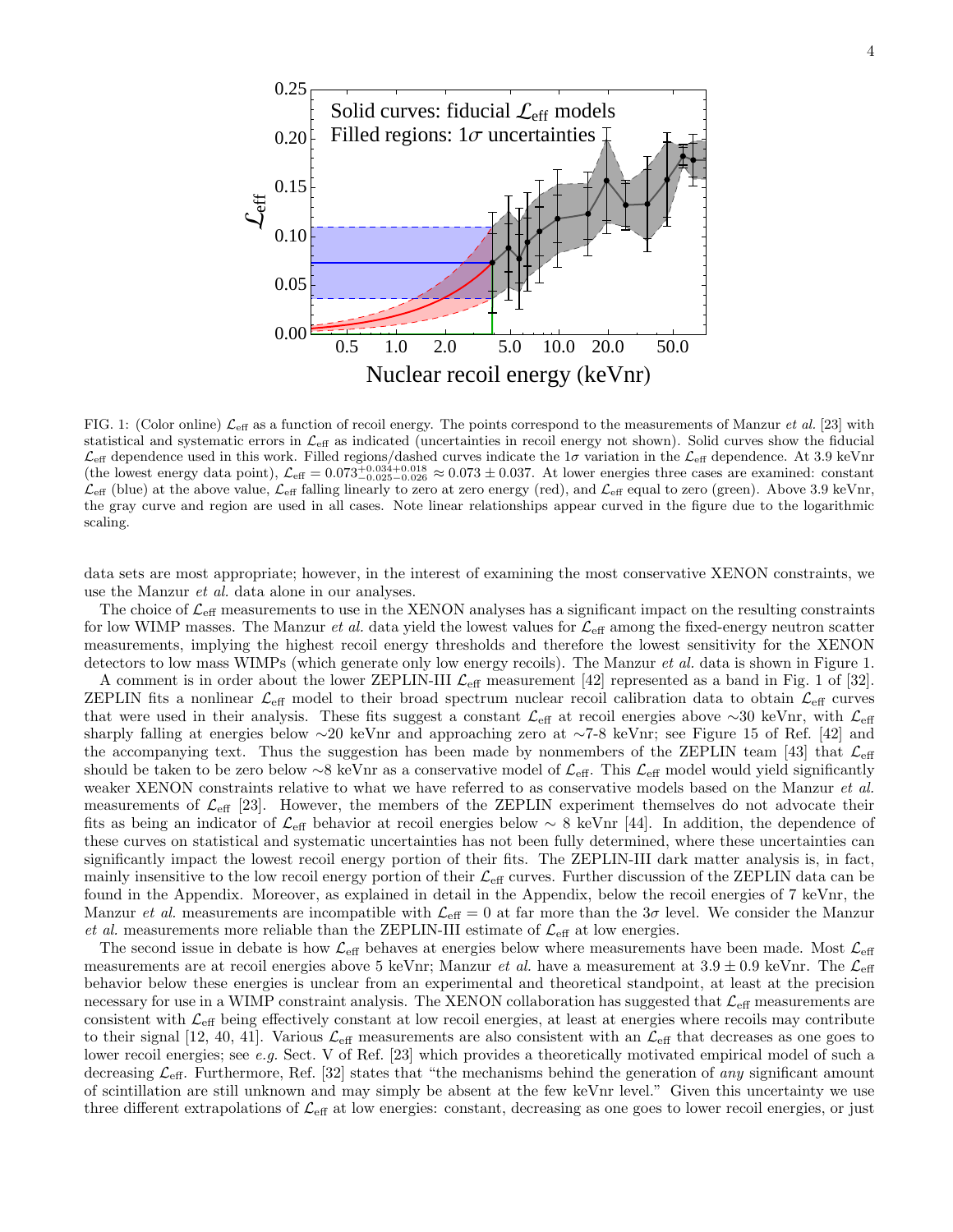

FIG. 2: (Color online) The average S1 signal as a function of nuclear recoil energy for XENON10 (left) and XENON100 (right). Curves and regions correspond to the  $\mathcal{L}_{\text{eff}}$  models shown in Figure 1.

zero.

We choose as our fiducial  $\mathcal{L}_{eff}$  model a piecewise linear interpolation between the central Manzur *et al.* values at their measured energies, shown in Figure 1. In addition, we will also examine similarly constructed  $\mathcal{L}_{\text{eff}}$  models using the  $1\sigma$ uncertainties in the Manzur *et al.* measurements<sup>3</sup>. The choice of linear interpolation vs. a quadratic interpolation or spline fit to the  $\mathcal{L}_{\text{eff}}$  points has a negligle impact on the generated constraints compared to that from the  $1\sigma$  variations in the  $\mathcal{L}_{\text{eff}}$  points themselves. Below recoil energies of 3.9 keVnr, the lowest Manzur *et al.* measurement<sup>4</sup>, we examine three behaviors for  $\mathcal{L}_{\text{eff}}$ , also shown in Figure 1: (1) a constant  $\mathcal{L}_{\text{eff}}$ , (2) an  $\mathcal{L}_{\text{eff}}$  that goes linearly to zero at zero recoil energy, and (3) an  $\mathcal{L}_{\text{eff}}$  that is strictly zero. Even if the scintillation goes to zero at some low but finite recoil energy, there is no reason to expect this to occur above ∼2-3 keVnr; the measurements of  $\mathcal{L}_{eff}$  provide no indication of an abrupt (rather than gradual) falling of  $\mathcal{L}_{\text{eff}}$  at energies just below where the measurements exist. As such, the third case is perhaps unrealistically conservative, but never-the-less provides the most conservative case. In addition, the use of this case will allow us to examine the contribution of low energy recoils in generating constraints. The average S1 signals as a function of the nuclear recoil energy  $E_{nr}$  that correspond to these  $\mathcal{L}_{\text{eff}}$  models are shown in Figure 2 for XENON10 and XENON100.

In the interest of examining the most conservative XENON constraints, we base all three cases on the data from Manzur *et al.* [23]. Of the existing data sets, the Manzur *et al.* data yield the lowest values for  $\mathcal{L}_{\text{eff}}$ , implying higher recoil energy thresholds for the XENON experiments, and thereby reducing the sensitivity of XENON to low mass WIMPs.

#### B. Channeling Effects in DAMA/LIBRA

The channeling effect is of crucial importance when considering the compatibility of DAMA with other experimental results as this effect has the potential to significantly alter the WIMP masses and cross-sections which are compatible with the DAMA modulation signal.

Channeling and blocking effects in crystals refer to the orientation dependence of charged ion penetration in crystals. In the "channeling effect," ions incident upon a crystal along symmetry axes and planes suffer a series of small-angle scattering that maintain them in the open"channels" in between the rows or planes of lattice atoms and thus penetrate much further into the crystal than in other directions. Channeled incident ions do not get close to lattice sites, where they would be deflected at large angles, and they lose energy almost exclusively into electrons. The "blocking effect" consists in a reduction of the flux of ions originating in lattice sites along symmetry axes and planes, creating what is called a "blocking dip" in the flux of ions exiting from a thin enough crystal as a function of the exit angle with

 $3$  The statistical and systematic errors in the measured  $\mathcal{L}_{\text{eff}}$  are added in quadrature with the upper and lower uncertainties averaged; uncertainties in the corresponding recoil energies for those measurements have been neglected.

<sup>&</sup>lt;sup>4</sup> Manzur *et al.* measure  $\mathcal{L}_{eff} = 0.073_{-0.025-0.026}^{+0.034+0.018} \approx 0.073 \pm 0.037$  at 3.9 keVnr, where the two errors in the first case are the statistical and systematic uncertainties, respectively, and the second case is the combined uncertainty as described in the previous footnote.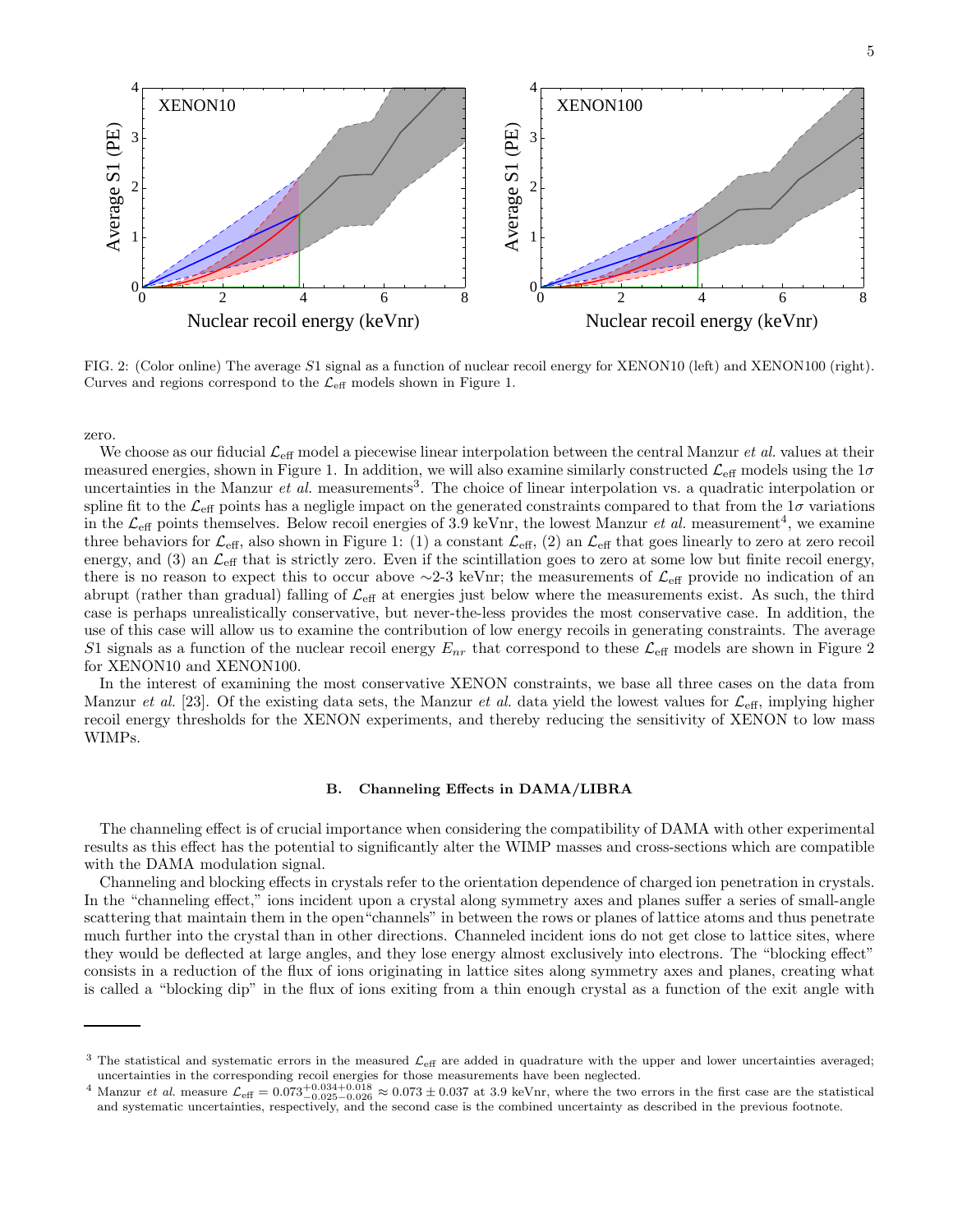

FIG. 3: (Color online) Upper bounds to the channeling fraction at a temperature of 293 K for Na (solid lines) and I (dashed lines) recoiling ions in a NaI crystal for two different models of the temperature effect in the lattice parameterized with  $c = 1$ (black) and  $c = 2$  (green or gray). No dechanneling processes are taken here into account. To be conservative, in this paper we will use the  $c = 1$  results presented here, as they yield the largest change in the DAMA compatible regions of parameter space relative to the no-channeling case. This figure is reproduced from Ref. [13], where further details may be found.

respect to a particular symmetry axis or plane. The potential importance of the channeling effect for direct dark matter detection was first pointed out by H. Sekiya *et al.* [45] and subsequently for NaI(Tl) by Drobyshevski [46] and by the DAMA collaboration [47]. When Na or I ions recoiling after a collision with a dark matter WIMP are channeled, their quenching factor<sup>5</sup> is approximately  $Q = 1$  instead of  $Q_I = 0.09$  and  $Q_{Na} = 0.3$ , since they give their energy to electrons. The DAMA collaboration [47] estimated the fraction of channeled recoils and found it to be large for low recoiling energies in the keV range. Using this evaluation of the channeling fraction, the regions in cross-section versus mass of acceptable WIMP models in agreement with the DAMA data were found to be considerably shifted towards lower WIMP masses and cross-sections.

However, the DAMA calculation of the channeling fraction did not take into account that the recoiling lattice ions start initially from lattice sites (or very close to them) and, therefore, blocking effects are important. In fact, as argued originally by Lindhard [48], in a perfect lattice and in the absence of energy-loss processes, the probability of a particle starting from a lattice site to be channeled would be zero. The argument uses statistical mechanics in which the probability of particle paths related by time-reversal is the same. In a perfectly rigid lattice, the fraction of channeled recoils would, in fact, be zero. However, the atoms in a crystal are actually vibrating about their equilibrium positions in the lattice. It is this displacement from equilibrium that allows for a non-zero channeling probability of recoiling ions. The vibration amplitude increases with the temperature, thus the effect is temperature dependent: in general the channeling fraction increases with temperature.

Upper bounds to the recoiling channeling fractions in NaI(Tl) crystals at  $20^{\circ}$ C were obtained in Ref. [13], using analytic models of channeling developed since the 1960's, when channeling was discovered (see for example Refs. [48– 50] and references therein). These upper bounds on the channeling fractions were obtained with temperature effects taken into account not only through the vibrations of the colliding nucleus but also in the lattice. The latter depend on the parameter c (see Ref. [13] for details) which in the relevant literature is found to be a number between 1 and 2, with 1 giving the largest channeling fractions (see Figure 3, reproduced from Ref. [13]).

The fractions shown in Figure 3 are also an upper bound in that no dechanneling mechanism has been taken into account to compute them. The collisions with Tl impurities would take channeled ions out of their channel, and this

 $5$  The quenching factor  $Q$  is the ratio of ionization or scintillation produced by a nuclear recoil event in a crystal relative to that produced in an electron recoil event of the same energy. This is analogous to the  $\mathcal{L}_{\text{eff}}$  factor in liquid Xenon and is likewise used to reconstruct the nuclear recoil energy from the observed ionization/scintillation of an event.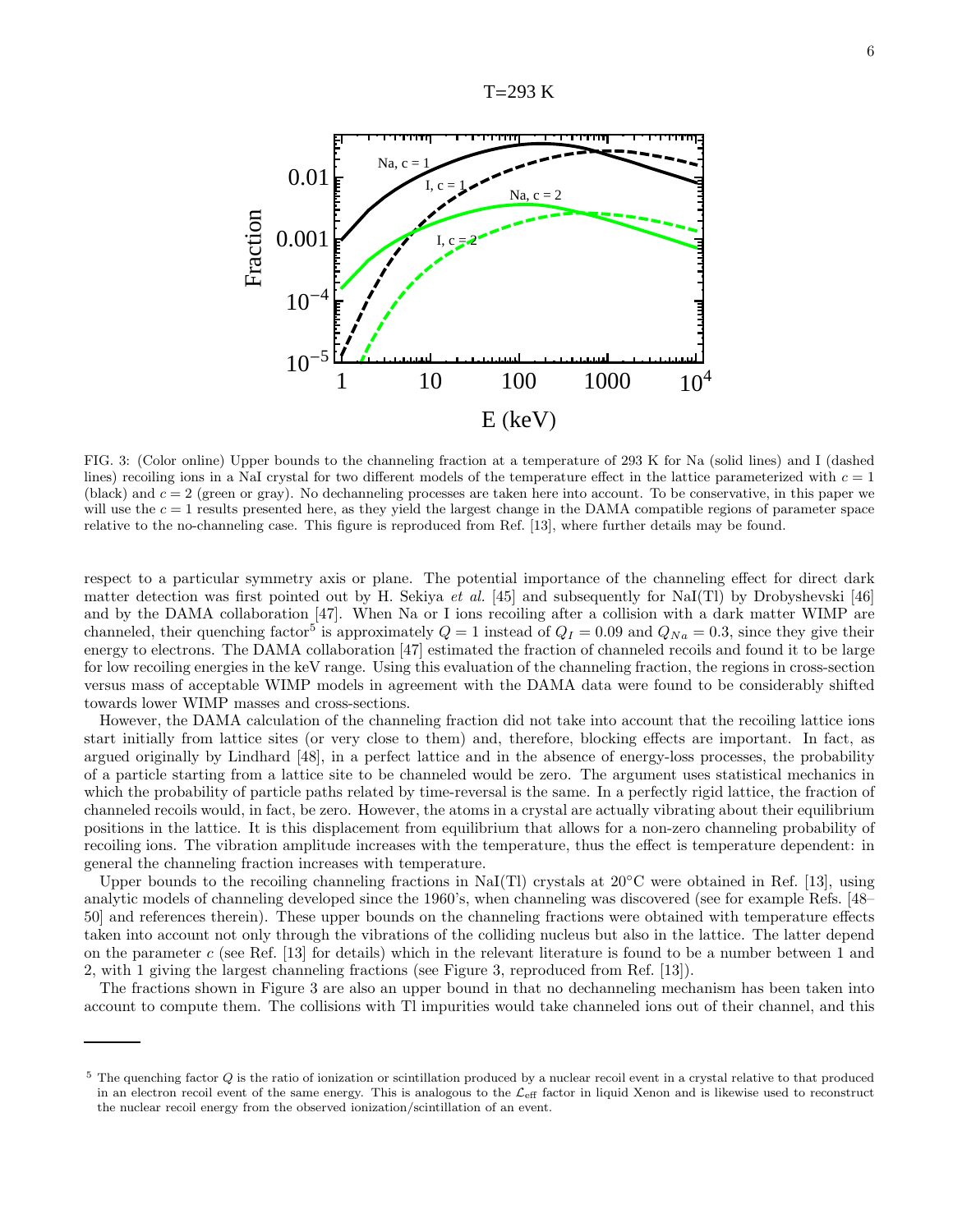

FIG. 4: (Color online) WIMP masses and spin-independent (SI) cross-sections compatible with the DAMA modulation signal and total number of events, determined with (dashed green) and without (solid orange) the channeling effect included. The largest channeling fractions shown in Figure 3 (taken from Ref. [13]) are used here for the channeling case. Comparing the cases with or without channeling, we find negligible difference in the DAMA modulation regions at the  $90\%$ ,  $3\sigma$ , and  $5\sigma$  levels; only the  $7\sigma$  contours differ and only for WIMP masses below 4 GeV. The lower and higher mass DAMA regions correspond to parameters where the modulation signals arise from scattering predominantly off of Na and I, respectively.

process is not included (see Ref. [13] for further explanations).

#### III. RESULTS AND DISCUSSION

In Figure 4, we show the WIMP masses and SI cross-sections compatible with the DAMA modulation signal both with and without channeling included; contours are shown for regions compatible at the  $7\sigma$ ,  $5\sigma$ ,  $3\sigma$ , and  $90\%$  level (in order from larger to smaller regions). For the channeling, we use the largest channeling fractions shown in Figure 3 as they provide the largest potential effect on the DAMA constraints. Figure 4 shows that even in this case there is negligible difference between the channeling and non-channeling scenarios except for regions incompatible with DAMA at greater than the  $5\sigma$  level. Even in these cases, the difference lies only at WIMP masses below 4 GeV and at relatively high SI cross-sections. As channeling is a negligible effect, we do not further include it.

Compared to our previous analysis in [7], the current study takes advantage of additional recently released DAMA data. The effect of the additional data has been to sharpen the regions in parameter space that match the data. For example, at  $5\sigma$ , there are now two completely separate regions (peaked at different WIMP masses) that were previously joined. In our current work we also display a  $7\sigma$  contour in which the two regions are again connected. We remind the reader that we are using the goodness-of-fit statistic described in detail in Ref. [7].

Our main results are shown in Figs.  $(5)-(7)$ , corresponding to the three cases for the behavior of  $\mathcal{L}_{\text{eff}}$  at low recoil energies. The solid gray contours indicate the WIMP parameters compatible with the DAMA modulation within the  $5\sigma$ ,  $3\sigma$ , and  $90\%$  level; the  $5\sigma$  DAMA region is also shaded light gray. The (filled) pink contour corresponds to the 7-12 GeV WIMP mass region suggested by CoGeNT (we reiterate that we have not reanalyzed their data and simply display their published region here). CDMS, DAMA (total events), XENON10, and XENON100 curves indicate regions for which the WIMP parameters are excluded at the 90% level (the parameters above these curves are excluded). The solid green region for XENON10 and solid purple region for XENON100 do not indicate regions compatible within a given level (as opposed to the DAMA and CoGeNT regions); they instead indicate how the 90% exclusion constraints vary with the  $1\sigma$  level uncertainties in the  $\mathcal{L}_{\text{eff}}$  measurements. Overlapping XENON10 and XENON100  $1\sigma$  regions are shown in blue.

For the fiducial (central value)  $\mathcal{L}_{\text{eff}}$  model in the case where it is constant below 3.9 keVnr, shown in Figure 5, the XENON100 constraint excludes all of the DAMA 3σ region, but only the portion of the CoGeNT region with WIMP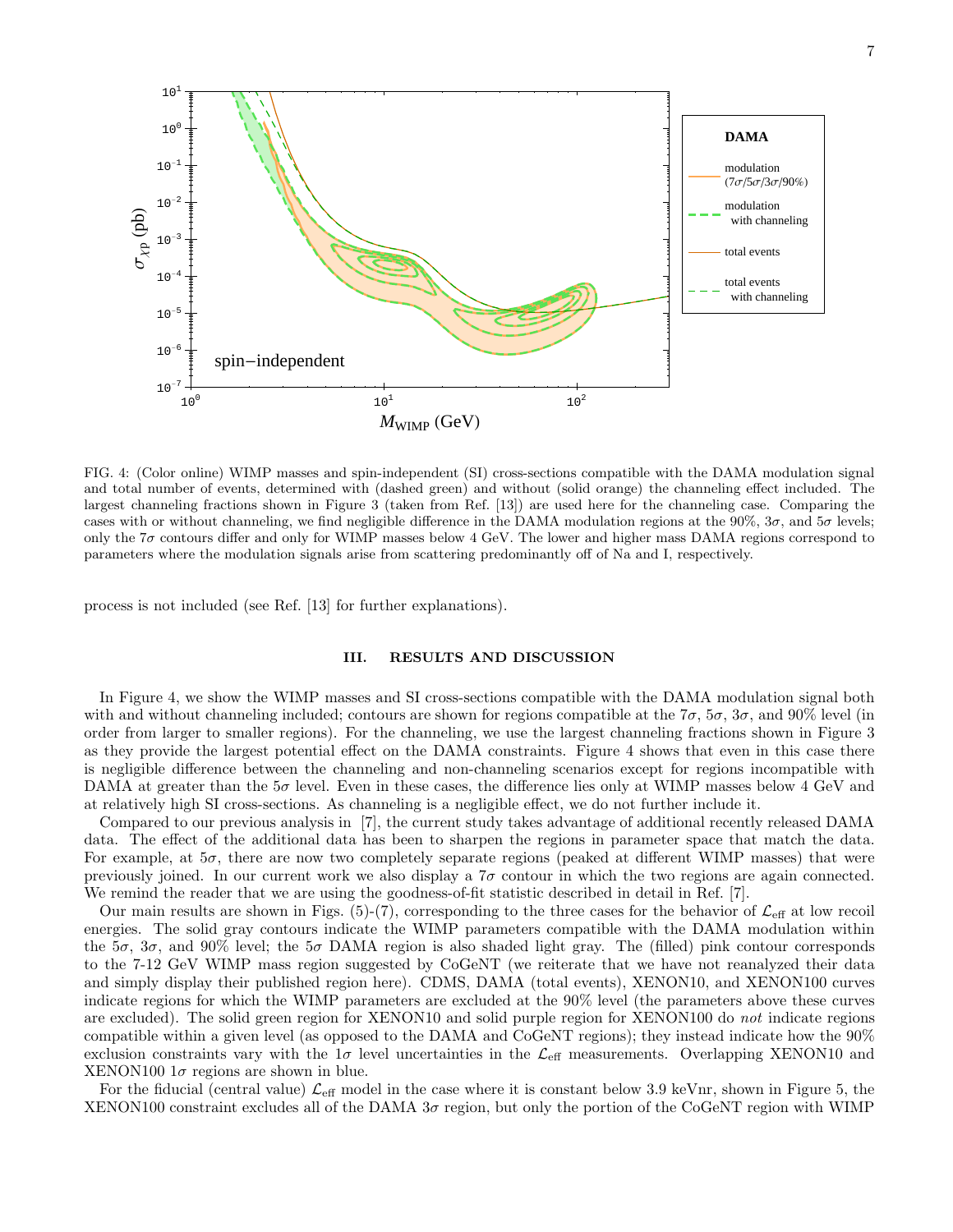

FIG. 5: (Color online) XENON10 (green) and XENON100 (purple)  $90\%$  C.L. constraints for a constant  $\mathcal{L}_{\text{eff}}$  at recoil energies below 3.9 keVnr. The solid curves are the constraints using the central values of  $\mathcal{L}_{\text{eff}}$  as described in the text; dashed curves and lighter filled regions indicate how these 90% constraints vary with the  $1\sigma$  uncertainties in  $\mathcal{L}_{\text{eff}}$ . The blue region indicates an overlap between the XENON10 (green) and XENON100 (purple)  $1\sigma$  regions. Also shown are the CDMS constraint (orange curve), DAMA modulation compatible regions (gray contours/region), and the CoGeNT 7-12 GeV region (pink contour/region). The lower and higher mass DAMA regions correspond to parameters where the modulation signals arise from scattering predominantly off of Na and I, respectively.

masses above 9 GeV. We note that, because we use only the Manzur *et al.*  $\mathcal{L}_{\text{eff}}$  data [23], this constraint is weaker than that presented by XENON100 [12]. If the  $1\sigma$  uncertainties in  $\mathcal{L}_{\text{eff}}$  are included, XENON100 could exclude nearly all of the DAMA  $5\sigma$  region and the entire CoGeNT region, if the largest value of  $\mathcal{L}_{eff}$  in the 1 $\sigma$  region is taken. On the other hand, it might exclude only the CoGeNT region above 11 GeV and not even all of the DAMA 90% region, if the lowest value of  $\mathcal{L}_{\text{eff}}$  in the 1 $\sigma$  region is used. However, the CDMS constraint, unaffected by the issues with  $\mathcal{L}_{\text{eff}}$ , constrains the same CoGeNT region as the fiducial XENON100 case here, with a slighter weaker constraint on the DAMA region (incompatible with the DAMA  $2\sigma$  region, not shown).

For the fiducial (central value)  $\mathcal{L}_{\text{eff}}$  model in the case where it falls linearly to zero at zero recoil energy, shown in Figure 6, the XENON100 constraint again excludes nearly all of the DAMA  $3\sigma$  region and the portion of the CoGeNT region with WIMP masses above 9 GeV. The  $1\sigma$  variations in the  $\mathcal{L}_{\text{eff}}$  measurements also yield a similar variation in the XENON100 constraint as they did in the constant  $\mathcal{L}_{\text{eff}}$  case. The most extreme case, taking  $\mathcal{L}_{\text{eff}}$  to be zero below 3.9 keVnr, yields similar XENON100 constraints as the other two cases, as seen in Figure 7, although the constraint using the  $1\sigma$  upper values of  $\mathcal{L}_{\text{eff}}$  does not quite exclude the full CoGeNT region, leaving a narrow window at WIMP masses of 7-8 GeV. It should be emphasized, however, that the linearly falling  $\mathcal{L}_{\text{eff}}$  case is already conservative and taking  $\mathcal{L}_{\text{eff}}$  to be zero below 3.9 keVnr is perhaps unrealistically conservative.

The XENON100 constraints are nearly identical in the DAMA and CoGeNT regions for all three cases of low energy  $\mathcal{L}_{\text{eff}}$  behavior. In fact, the constraints based on the central and  $1\sigma$  lower values of  $\mathcal{L}_{\text{eff}}$  are identical; only when using the upper  $1\sigma \mathcal{L}_{\text{eff}}$  values do the constraints differ. There are two main reasons for the similarity among the constraints: (1) the imposed  $\langle S1 \rangle \geq 1.0$  PE cutoff and (2) the small potential contribution from recoil events with energies below 3.9 keVnr where the  $\mathcal{L}_{\text{eff}}$  models differ. As can be seen in Figure 2, a recoil energy of 3.9 keVnr yields an average S1 signal of 1.0 PE in XENON100 when using any of the three fiducial  $\mathcal{L}_{\text{eff}}$  models. With the  $\langle S1 \rangle$  cutoff, there is no contribution from recoils at energies below 3.9 keVnr where the fiducial  $\mathcal{L}_{\text{eff}}$  models differ; thus, these constraints are identical. When using the  $1\sigma$  lower values of  $\mathcal{L}_{\text{eff}}$ , no recoils below 5.9 keVnr are included, so the lesser constraining portion of the  $1\sigma$  XENON100 constraint bands shown in the figures are likewise identical. On the other hand, when using the  $1\sigma$  upper values of  $\mathcal{L}_{\text{eff}}$ , the  $\langle S1 \rangle \geq 1.0$  PE cutoff corresponds to recoil energies of 2.5, 3.1, and 3.9 keVnr for the constant, linearly falling, and zero low energy  $\mathcal{L}_{\text{eff}}$  models, respectively. In this case, low energy recoils contribute to the constraints. However, these low energy recoils can make only a small contribution to the observed signal, as will be discussed below.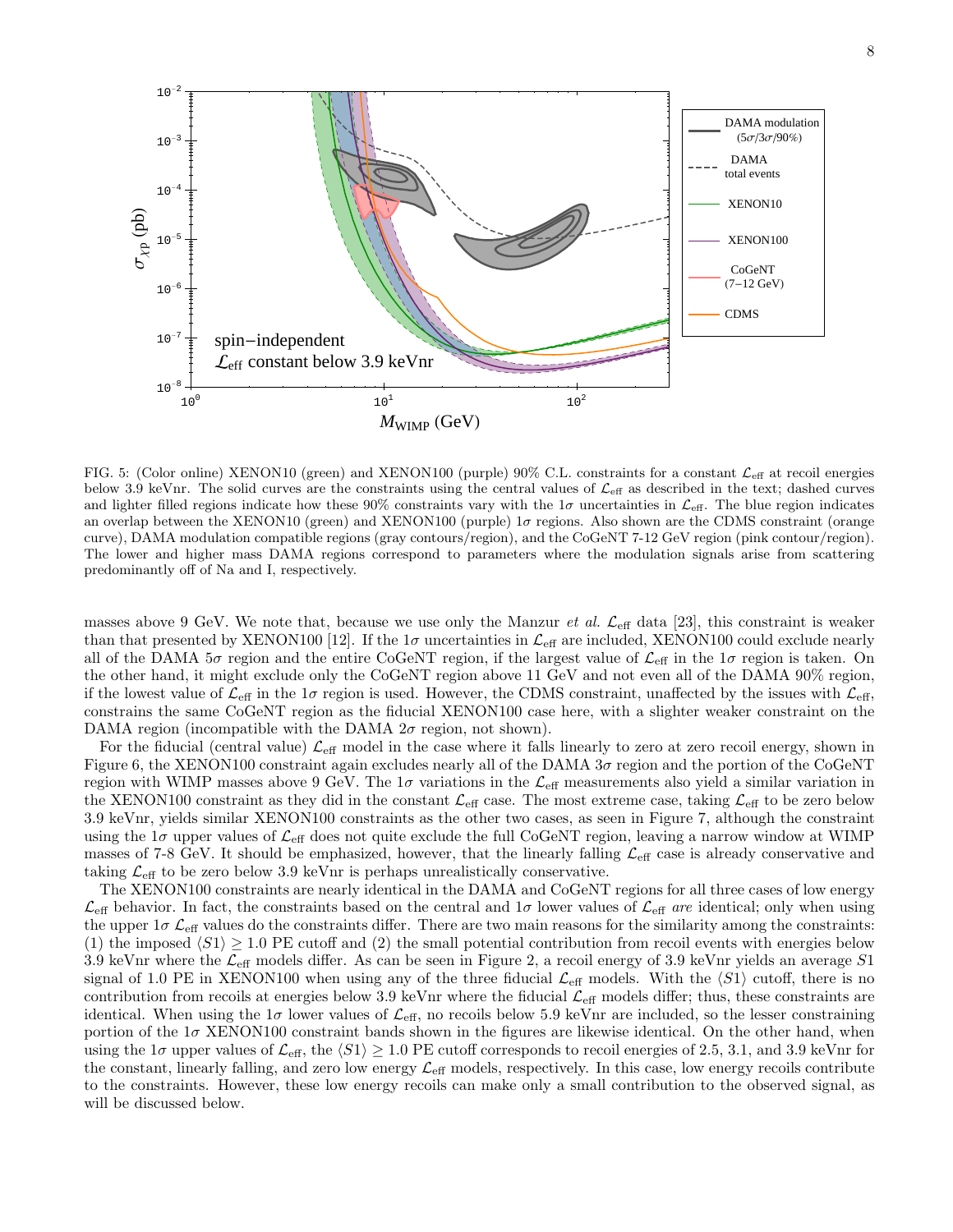

FIG. 6: (Color online) Same as Figure 5, but taking  $\mathcal{L}_{\text{eff}}$  to fall linearly to zero for recoil energies below 3.9 keVnr.



FIG. 7: (Color online) Same as Figure 5, but taking  $\mathcal{L}_{\text{eff}}$  to be zero for recoil energies below 3.9 keVnr.

As the potential effect of the low energy  $\mathcal{L}_{eff}$  behavior on the XENON100 constraints is masked by the  $\langle S1 \rangle \geq 1.0$  PE cutoff, we show in Figure 8 the XENON100 constraints for the three fiducial  $\mathcal{L}_{\text{eff}}$  models when this cutoff is relaxed. In this figure, we have arbitrarily assumed the nuclear recoil band cut efficiency is constant at low recoil energies. In reality, this efficiency should fall at very low recoil energies and this approximation becomes inappropriate at recoil energies that yield  $\langle S1 \rangle$  somewhere below 1 PE. For this reason, these constraints should not be taken to be valid constraints; we show them only to illustrate the potential effect of low energy recoils and the low energy  $\mathcal{L}_{\text{eff}}$  behavior. With all cut efficiencies properly taken into account, the true constraints would lie somewhere between the constraints shown in this figure and those shown in the previous figures.

With the relaxing of the  $\langle S1 \rangle$  cutoff, the XENON100 constraints are still nearly identical in the DAMA and CoGeNT regions for all three cases of low energy  $\mathcal{L}_{\text{eff}}$  behavior. These constraints are very similar to the ones found in the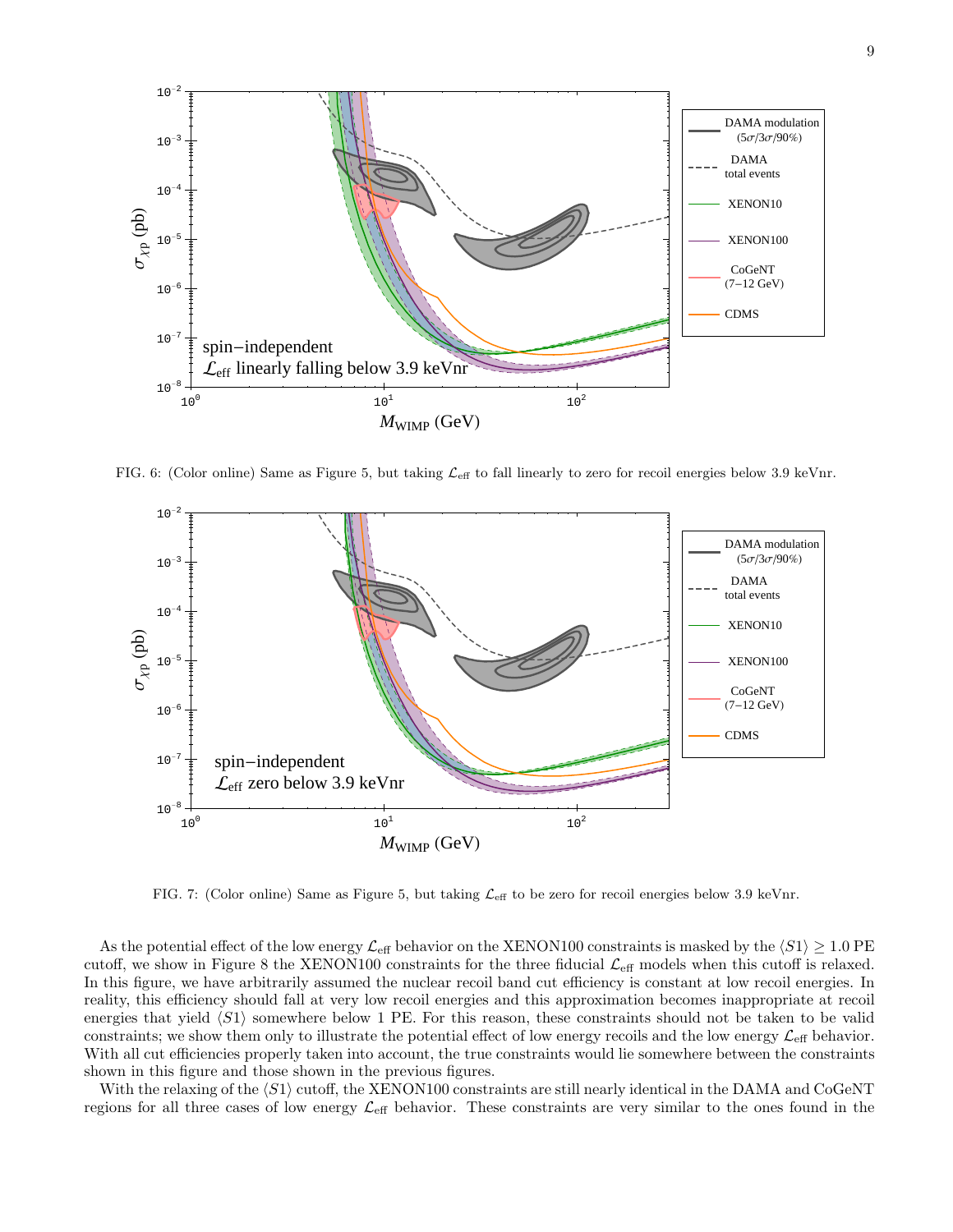

FIG. 8: (Color online) XENON10 and XENON100 constraints when relaxing the  $\langle S1 \rangle > 1$  PE cutoff. Only the constraints for the fiducial (central)  $\mathcal{L}_{\text{eff}}$  models are shown; from left to right, these correspond to constant, linearly falling, and zero  $\mathcal{L}_{\text{eff}}$ below 3.9 keVnr. To illustrate the potential effect of the low recoil energy behavior of  $\mathcal{L}_{\text{eff}}$ , these contraints are generated by arbitrarily assuming the nuclear recoil band cut efficiency is constant at low recoil energies. This efficiency should actually fall at sufficiently low recoil energies (for XENON10, at energies that yield an average S1 somewhere below 1 PE); these constraints should therefore not be taken as true constraints on the WIMP mass and cross-section. The actual constraints based upon a proper accounting of the efficiencies at low recoil energies will fall somewhere between the constraints shown here and in the previous figures.

previous figures, when a  $\langle S1 \rangle$  cutoff was included, and are actually identical for the zero  $\mathcal{L}_{\text{eff}}$  model as this model has no contributions from recoils with  $\langle S1 \rangle < 1.0$  PE anyways. The three cases only begin to differ significantly in the low mass, high cross-section parameter space located around and above the DAMA regions in this figure. This can be explained by the XENON100 S1 analysis threshold of 4 PE's (the full analysis range is 4-20 PE's). In the absence of a finite energy resolution, this corresponds to a nuclear recoil energy of 9.5 keVnr in our fiducial  $\mathcal{L}_{\text{eff}}$  models, well into the energy range where the  $\mathcal{L}_{eff}$  behavior is known. With a Poisson fluctuation in the number of observed PE's, recoils at lower energies have a finite chance of producing 4 or more PE's and falling into the analysis range, even if the average number of PE's for events at those energies is below 4. However, at 3.9 keVnr, the average expected number of PE's is 1.0; only 1.9% of such events yield 4 or more PE's. Recoils of 3 keVnr yield an average number of expected PE's of 0.79 and 0.61 for the constant and falling  $\mathcal{L}_{\text{eff}}$  cases, respectively, with corresponding probabilities of being observed  $(4+PE's)$  of 0.87% and 0.36% (the third case, zero  $\mathcal{L}_{\text{eff}}$ , produces no PE's at these energies). The small fraction of recoil events with energies below 3.9 keVnr that will be observed in the analysis range means that their contribution is only significant when there are essentially no events at higher energies (due to low WIMP masses and a finite escape velocity in the halo), but to produce a sufficient number of events to fall into the analysis range requires a very large number of WIMP scatters in the ∼1-4 keVnr range, which requires a high WIMP cross-section. Thus, even when using an overly optimistic nuclear recoil band efficiency, the three  $\mathcal{L}_{\text{eff}}$  cases can only result in different constraints in the low mass, high cross-section region. This is not necessarily the case for  $\mathcal{L}_{\text{eff}}$  curves based on measurements that yield values higher than Manzur  $et al.,$  as this would push the analysis range corresponding to 4-20 PE's to lower recoil energies; such cases, however, inevitably move the XENON100 constraints to the left. In any case, the most significant issue in the XENON100 analysis is the choice of  $\mathcal{L}_{\text{eff}}$  measurements used to determine the  $\mathcal{L}_{\text{eff}}$  dependence, not the  $\mathcal{L}_{\text{eff}}$  behavior at low energies.

We now turn to the XENON10 bounds. We have reanalyzed the XENON10 results in terms of the same  $\mathcal{L}_{\text{eff}}$  models as used for XENON100 and discussed in the previous section; our results differ from those shown by the XENON collaboration due to the difference in  $\mathcal{L}_{\text{eff}}$  used in their analyses and ours. The XENON10 results are important because of the lower S1 threshold of about 2 PE's used in that analysis, which corresponds to 4.6 keVnr nuclear recoil energies in our fiducial  $\mathcal{L}_{\text{eff}}$  models (neglecting Poisson fluctuations), much lower than the 9.5 keVnr of the XENON100 4 PE threshold. Because of the lower threshold, the behavior of  $\mathcal{L}_{\text{eff}}$  at low recoil energies is relevant in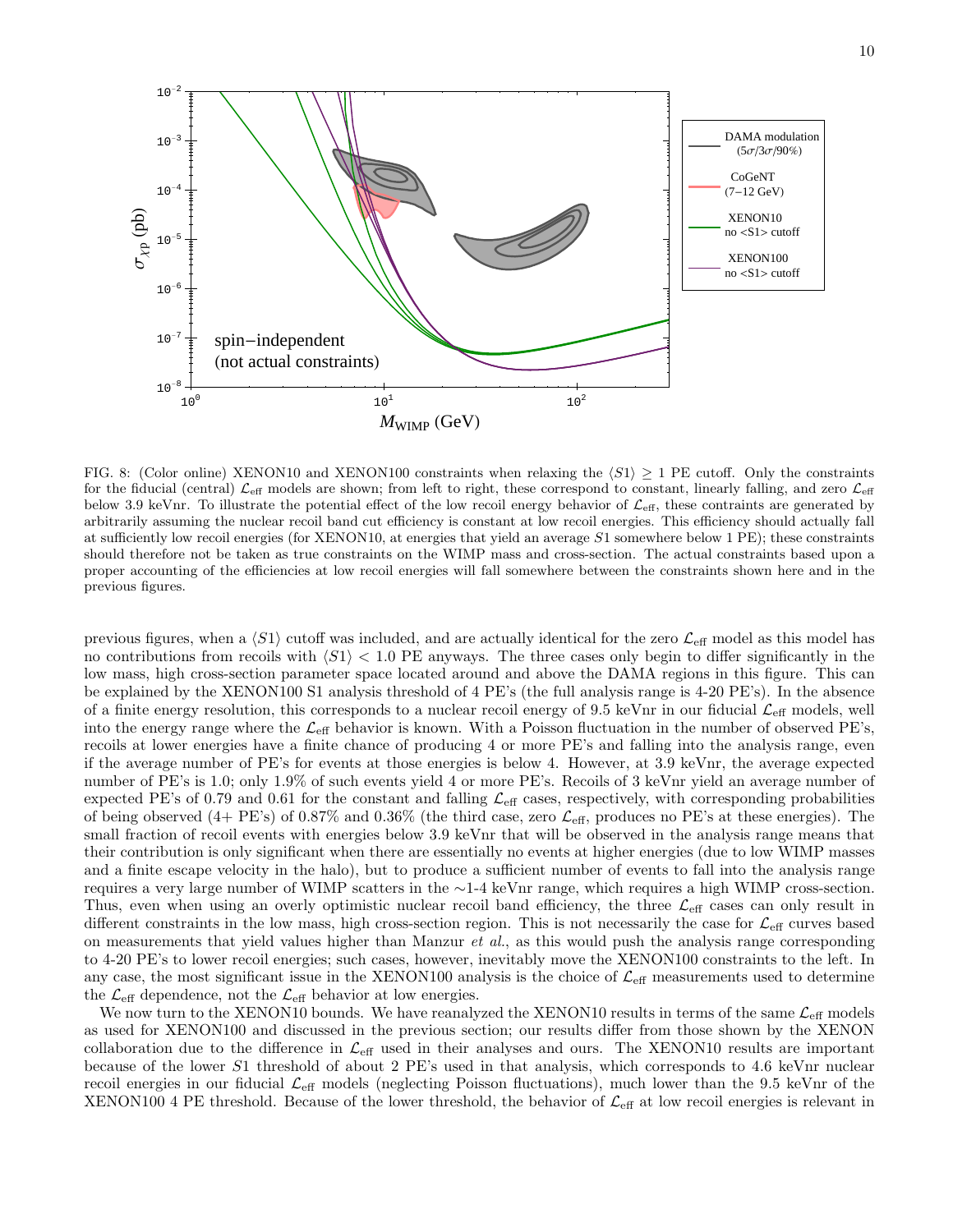producing the XENON10 constraints as Poisson fluctuations allow for a non-trivial probability of seeing 2+ PE's for recoil energies below 3.9 keVnr.

For the constant  $\mathcal{L}_{\text{eff}}$  case shown in Figure 5, the lower threshold allows for a stronger sensitivity to lower WIMP masses for XENON10 relative to XENON100. The fiducial case excludes at the 90% C.L. all of the CoGeNT region and DAMA to the  $5\sigma$  contour. When the  $1\sigma$  uncertainties in the  $\mathcal{L}_{\text{eff}}$  measurements are taken into account, the constraints relax: DAMA is excluded to only the  $3\sigma$  contour and the some of CoGeNT region at WIMP masses below 9 GeV survive. The XENON10 constraints mildly weaken if  $\mathcal{L}_{\text{eff}}$  is taken to fall linearly to zero below 3.9 keVnr, as seen in Figure 6. The fiducial case still excludes all of the CoGeNT region and DAMA to about the  $4\sigma$  contour (not shown). The  $\mathcal{L}_{\text{eff}}$  1 $\sigma$  band here allows the same DAMA and CoGeNT regions to survive as with the constant  $\mathcal{L}_{\text{eff}}$ case. For the case where  $\mathcal{L}_{\text{eff}}$  is zero below 3.9 keVnr, shown in Figure 7, the XENON10 constraints further weaken and approach the XENON100 constraints as the low energy events are essentially turned off and the lower XENON10 threshold becomes less relevant. Again, we note that this last case (zero  $\mathcal{L}_{\text{eff}}$  at low recoil energies) is an extremely conservative case.

As with XENON100, the potential effect of the low energy  $\mathcal{L}_{\text{eff}}$  behavior on the XENON10 constraints is limited by the imposed  $\langle S1 \rangle \geq 1.0$  PE cutoff. We also show in Figure 8 the XENON10 constraints for the three fiducial  $\mathcal{L}_{\text{eff}}$  models when this cutoff is relaxed. The same caveats apply: the nuclear recoil band cut efficiency that is used is not appropriate for the full recoil energy range that it is applied over, so these do not represent valid constraints. Again, these constraints are only used to illustrate the potential impact of the low energy  $\mathcal{L}_{\text{eff}}$  behavior on XENON10 constraints. The actual constraints when all efficiencies are accounted for properly would fall somewhere between the constraints shown in Figure 8 and those shown in Figs. (5)-(7).

With the  $\langle S1 \rangle$  cutoff relaxed, Figure 8 shows how the low threshold allows for a strong XENON10 sensitivity to lower WIMP masses. This is particularly evident with the constant  $\mathcal{L}_{\text{eff}}$  case where, as can be seen in Figure 2, recoils of energy 1 keVnr yield an average S1 signal of 0.4 PE; ∼6% of such recoils will produce the necessary 2+ PE. For the falling  $\mathcal{L}_{\text{eff}}$  case, that same average S1 signal of 0.4 PE occurs at a higher recoil energy of 2 keVnr, but this energy is still sufficiently low to provide sensitivity to low mass WIMPs. The presence of these non-trivial Poisson fluctuations at low recoil energies leads to a very strong dependence of the XENON10 constraints on the low energy  $\mathcal{L}_{\text{eff}}$  behavior. This should remain the case even when the various efficiencies are handled properly, though not quite to the degree shown in Figure 8. In particular, when the proper efficiencies are included, the XENON10 constraints in the constant and falling  $\mathcal{L}_{\text{eff}}$  cases should gain an upward curve at low WIMP masses, as seen with the other constraints, rather than the current linear appearance. These linear portions of the constraints at low WIMP masses (as they appear with the logarithmic scaling of the figure) continue to arbitrarily low WIMP masses; however, they arise from the Poisson tails of increasingly smaller energy events that would be suppressed when using the proper efficiencies.

Though we have not included it in this work, CDMS Silicon data may provide further constraints on the DAMA and CoGeNT regions and should be considered in a full discussion of compatibility between the various experimental results. Low threshold analyses of CDMS, which appeared after the initial draft of this paper and have not been considered here, significantly increase the sensitivity of CDMS to low mass WIMPs [51, 52]. The lack of excess events in these analyses is potentially in conflict with the dark matter interpretation of the DAMA and CoGeNT signals and these analyses should likewise be considered in a full discussion of compatibility between the different experimental results.

In summary, we have examined a number of subtleties relevant to direct detection studies of low mass WIMPs. In the interest of examining the most conservative XENON constraints, we have used the Manzur *et al.* [23] data alone in our analyses. Of the existing data sets, the Manzur *et al.* data yield the lowest values for  $\mathcal{L}_{\text{eff}}$ , implying higher recoil energy thresholds for the XENON experiments, and thereby reducing the sensitivity of XENON to low mass WIMPs. We find that, when basing the  $\mathcal{L}_{\text{eff}}$  curves on these Manzur *et al.* measurements, the behavior of  $\mathcal{L}_{\text{eff}}$  at low energies (less than 3.9 keVnr) has negligible effect on the XENON100 constraints in the regions of interest for DAMA and/or CoGeNT. For XENON100, the choice of data sets upon which the  $\mathcal{L}_{\text{eff}}$  dependence is based is more important than the extrapolated behavior of  $\mathcal{L}_{\text{eff}}$  at low recoil energies. The strongest bounds are from XENON10, rather than XENON100, due to the lower energy threshold. For reasonable choices of  $\mathcal{L}_{\text{eff}}$  and for the case of spin independent elastic scattering, we find that XENON10 is incompatible with the DAMA/LIBRA 3σ region and severely constrains the CoGeNT 7-12 GeV WIMP mass region.

#### Acknowledgments

C.S. is grateful for financial support from the Swedish Research Council (VR) through the Oskar Klein Centre. G.G. was supported in part by the US Department of Energy Grant DE-FG03-91ER40662, Task C. P.G. was supported in part by the NFS grant PHY-0456825 at the University of Utah. K.F. acknowledges the support of the DOE and the Michigan Center for Theoretical Physics via the University of Michgian. G.G., P.G., and C.S. thank the Galileo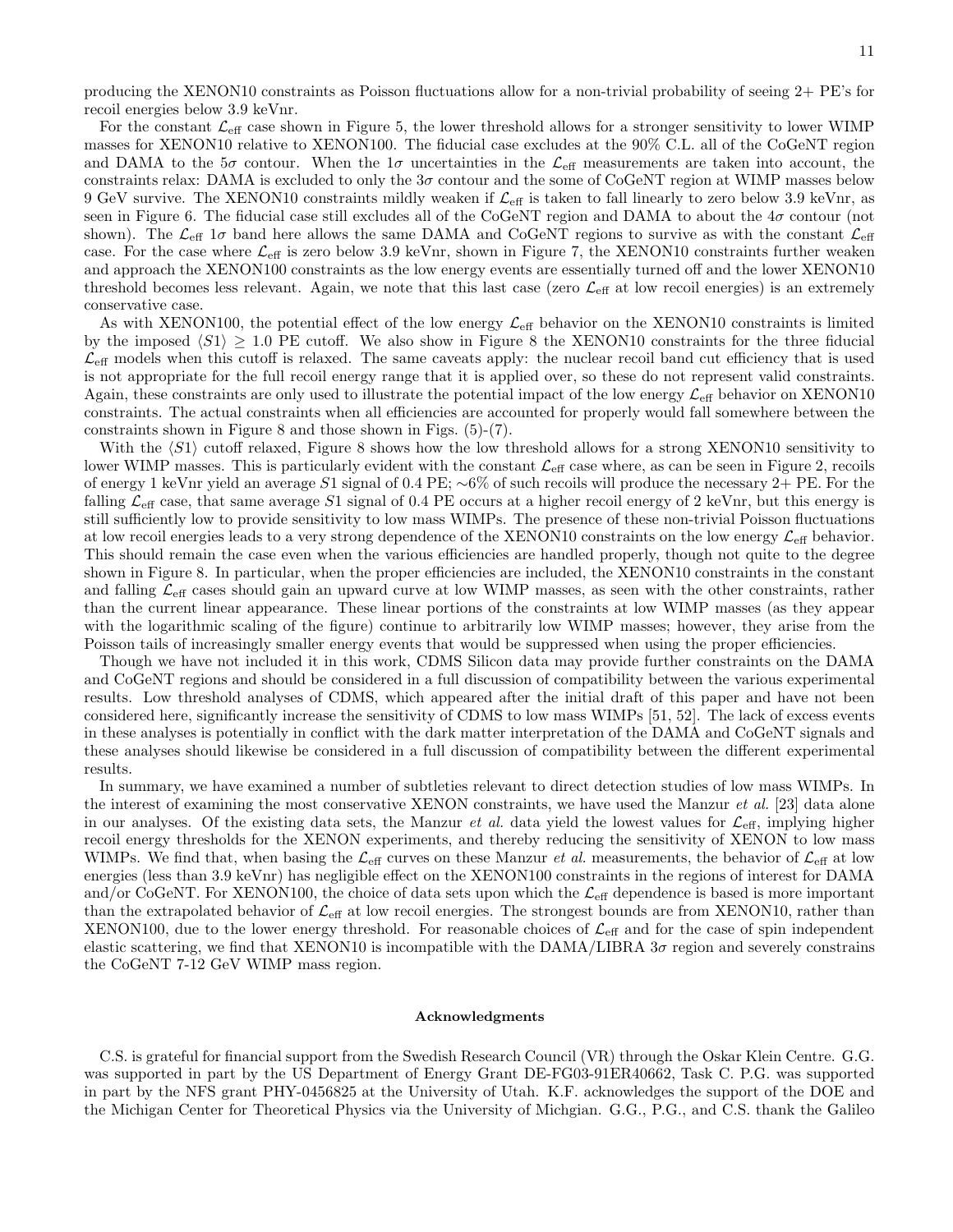Galilei Institute for Theoretical Physics for the hospitality and the INFN for partial support during the completion of this work. We thank also E. Aprile, K. Arisaka, D. Hooper, and K. Zurek for helpful conversations; P. Sorensen for bringing to our attention the XENON10 S1 peak finding efficiency factor that was missing in the first version of this paper; L. Baudis, A. Manalaysay, G. Plante, and P. Sorensen for discussions regarding the XENON detectors and analysis; and B. Edwards and T. Sumner for discussions regarding the ZEPLIN-III  $\mathcal{L}_{\text{eff}}$  estimates.

#### Appendix: Comment about our choice of relevant parameters and response to critique

Shortly after the first version of our paper was released on the arXiv, Ref. [43] appeared commenting on it. We include here a detailed explanation of the XENON10 efficiencies and cuts we are using, as well of our use of the Manzur *et al.* measurements as a conservative choice for  $\mathcal{L}_{eff}$  (instead of the ZEPLIN-III measurements) which we believe are relevant in view of the comments expressed in Ref. [43].

#### 1. XENON10 efficiencies and cuts

The S1 peak finding efficiency factor  $\eta_{S1}$  had not been included in the XENON10 analysis in the first version of our paper (as correctly pointed out in Ref. [43]) and has been accounted for in this revised version. However, this leads to only a moderate weakening of the XENON constraints by shifting the bound on the cross section upward by less than a factor of two. It is important to point out that including this effect does not weaken the constraints upwards in cross-section by 2-3 orders of magnitude, contrary to the claim in the critique given in Ref. [43]. One can understand the small magnitude of the effect with the following reasoning.

A valid signal event in the XENON detectors is required to produce coincident scintillation in at least two PMTs. The  $\eta_{S1}$  factor accounts for experimental limitations in identifying and reconstructing at least two PMT contributions to the overall S1 signal of a recoil event. The S1 signal is determined from the area under the peaks produced in the electronic readout of the PMTs. Due to digitization of the signal and intrinsic PMT performance, the size and shape of the peaks will vary<sup>6</sup>; see Fig. 14 of Ref. [53] for an example. Small or poorly shaped peaks may fail to be properly tagged as a PE peak in a PMT. Using the more conservative estimate found in Ref. [26], only  $\eta_{S1} \approx 60\%$  of 2 PE events will have both PE peaks properly tagged and identified as coincident. As the number of PE's increases, the probability of passing the two-fold PMT requirement rapidly rises to 100%.

The significance of the  $\eta_{S1}$  factor on XENON10 constraints can be easily estimated. If this factor is conservatively assumed to be  $60\%$  over the entire S1 analysis range  $(2+$  PE) instead of just at low S1, the expected number of events passing the XENON10 cuts at all energies should fall to 60% of the number of events expected without  $\eta_{S1}$ applied. As the recoil rate at a particular WIMP mass is proportional to the scattering cross-section, the original recoil spectrum can be exactly reproduced by shifting the cross-section upwards by a factor of  $1/0.6 \approx 1.7$ . Thus, if a WIMP mass and cross-section is excluded by XENON10 at some given CL without the  $\eta_{S1}$  factor applied, a WIMP with the same mass and  $\times$ 1.7 higher cross-section would yield the same excluded spectrum with the  $\eta_{S1}$  factor included. In this case, the XENON10 exclusion curves shift upwards in cross-section by  $\times$ 1.7. As  $\eta_{S1}$  is higher than 60% for S1 larger than 2 PE, the shift in cross-section will be even smaller at heavier WIMPs where a significant number of high  $S1$  events are expected.

We demonstrate in Figure 9 the weakening of the XENON10 constraints when  $\eta_{S1}$  is included. We show only the three fiducial (central)  $\mathcal{L}_{\text{eff}}$  models described in our paper; constraints without and with  $\eta_{S1}$  included are given by solid and dashed curves, respectively. For a given WIMP mass, the constraint increases by  $\sim \times 1.7$  in the scattering cross-section at low WIMP masses and by less at higher WIMP masses. This is a relatively modest weakening of the constraint given the logarithmic scaling of the exclusion curve figures. Please recall that we have used the more conservative estimate of  $\eta_{S1}$  found in Ref. [26]. Had we used the  $\eta_{S1}$  factor given in Ref. [40], the change would have been even milder.

We will clarify an issue that is perhaps the source of what appears to be an erroneous application of the  $\eta_{S1}$  factor in Ref. [43] that yielded a greater weakening in the XENON10 results than expected. Given a recoil at some energy  $E_{nr}$ , Eqn. (1) gives the *average* expected S1 scintillation signal  $\langle S1 \rangle$ . Given the measured S1 in an event, Eqn. (1) can be inverted to obtain a reconstructed recoil energy  $E'$ . Due to the discreteness of the produced PE's and the variation in the S1 peaks,the observed prompt scintillation signal S1 is a random value whose expectation value is

 $6$  The measured S1 signal from a single PE as determined from the area of these peaks is  $1.0 \pm 0.6$  PE. Thus, S1 can take on non-integer values even though it is given in terms of number of PE.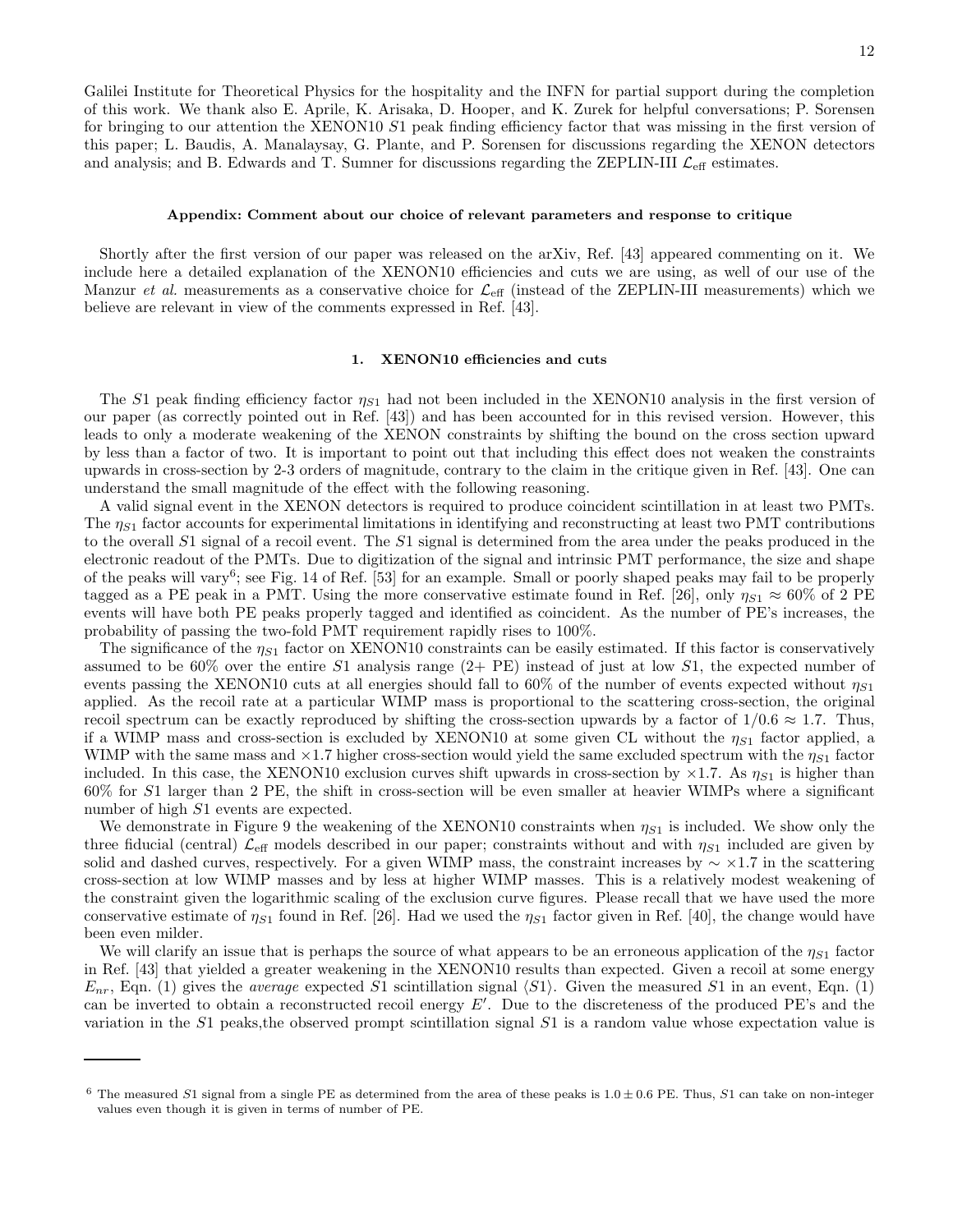

FIG. 9: (Color online) Impact of (i) the S1 peak finding efficiency  $\eta_{S1}$  (dashed lines) and (ii) the  $\langle S1 \rangle > 1$  cutoff (dotted lines) on the XENON10 constraints. Only the constraints for the fiducial (central)  $\mathcal{L}_{\text{eff}}$  models are shown; from left to right, these correspond to constant, linearly falling, and zero  $\mathcal{L}_{\text{eff}}$  below 3.9 keVnr. One can see that the second effect is by far the stronger one.

 $\langle S1\rangle$ . Thus, the reconstructed recoil energy E' is also a random value and provides only an estimate of the (unknown) true recoil energy,  $E_{nr}$ . The distinction between E' and  $E_{nr}$  is important. With the PE fluctuations and S1 peak variations, the true recoil energy cannot be precisely determined for any given recoil event.  $E'$  is simply an estimate of the likely recoil energy that produced an event and is understood to have some intrinsic uncertainty attached to it. At high recoil energies,  $E' \approx E_{nr}$  and  $E'$  can be taken as a good approximation of the actual recoil energy. At low recoil energies,  $E'$  may differ significantly from  $E_{nr}$  on an event by event basis.

The  $\eta_{S1}$  factor is sometimes given as a function of recoil energy. However, as  $\eta_{S1}$  is really a function of the S1 signal, this recoil energy refers to the reconstructed energy  $E'$  of an event (recall  $E'$  and S1 have a 1:1 mapping through Eqn. (1)) and does not refer to the actual recoil energy  $E_{nr}$ . Neglecting the S1 peak variations and efficiencies other than  $\eta_{S1}$ , the fraction of events f that exceed the 2 PE threshold from scatters at a recoil energy that yields an average S1 signal  $\langle S1 \rangle$  is given by:

$$
f(\langle S1 \rangle) = \eta_{S1}(2)P(2|\langle S1 \rangle) + \eta_{S1}(3)P(3|\langle S1 \rangle) + \eta_{S1}(4)P(4|\langle S1 \rangle) \dots,
$$
\n(A.1)

where  $\eta_{S1}$  is taken as a function of S1 and  $P(k|\langle S1 \rangle)$  is the Poisson probability of seeing k PE with an average of  $\langle S1\rangle$ . If the  $\eta_{S1}$  factor were assumed to be a function of the actual recoil energy  $E_{nr}$ , then

$$
f(\langle S1 \rangle) = \eta_{S1}(\langle S1 \rangle) \left[ P(2|\langle S1 \rangle) + P(3|\langle S1 \rangle) + P(4|\langle S1 \rangle) \ldots \right] \tag{A.2}
$$

would erroneously be taken as the fraction of events exceeding the S1 threshold. Use of Eqn. (A.2) in place of Eqn. (A.1) will improperly yield greatly weakened XENON10 constraints at low WIMP masses.

A second change has been made in the present version of this paper. In the first version, we assumed the same nuclear recoil band efficiency given for  $2 \leq S_1 \leq S_2$  in Ref. [11] applied to all Poisson fluctuated events that appeared in that range. This was an optimistic assumption that may overestimate the XENON10 sensitivity at low WIMP masses. There are two data cuts relevant for low energy recoils that yield  $2 \leq S_1 \leq S_2$ : a recoil event must have  $S2 \gtrsim 300$  PE (S2 threshold) and  $1.88 \le \log_{10}(S2/S1) \le 2.40$  (nuclear recoil band) to be accepted as a valid event. The latter requirement is a cut designed to exclude electron recoil background events which tend to produce higher values of S2/S1 than nuclear recoils; the range of values here accept the lower ∼45-50% of the distribution of S2/S1 expected for nuclear recoils, as determined from calibration data. At very low recoil energies, an event that produces an upward fluctuated  $S1 \geq 2$  PE and would otherwise be considered a valid event might fail to produce enough  $S2$ signal to pass the S2 threshold. The efficiency can thus be expected to fall at low recoil energies. To avoid problems with these two data cuts, we have added a cutoff to our analysis and ignore recoil energies for which  $\langle S1 \rangle$  < 1.0 PE.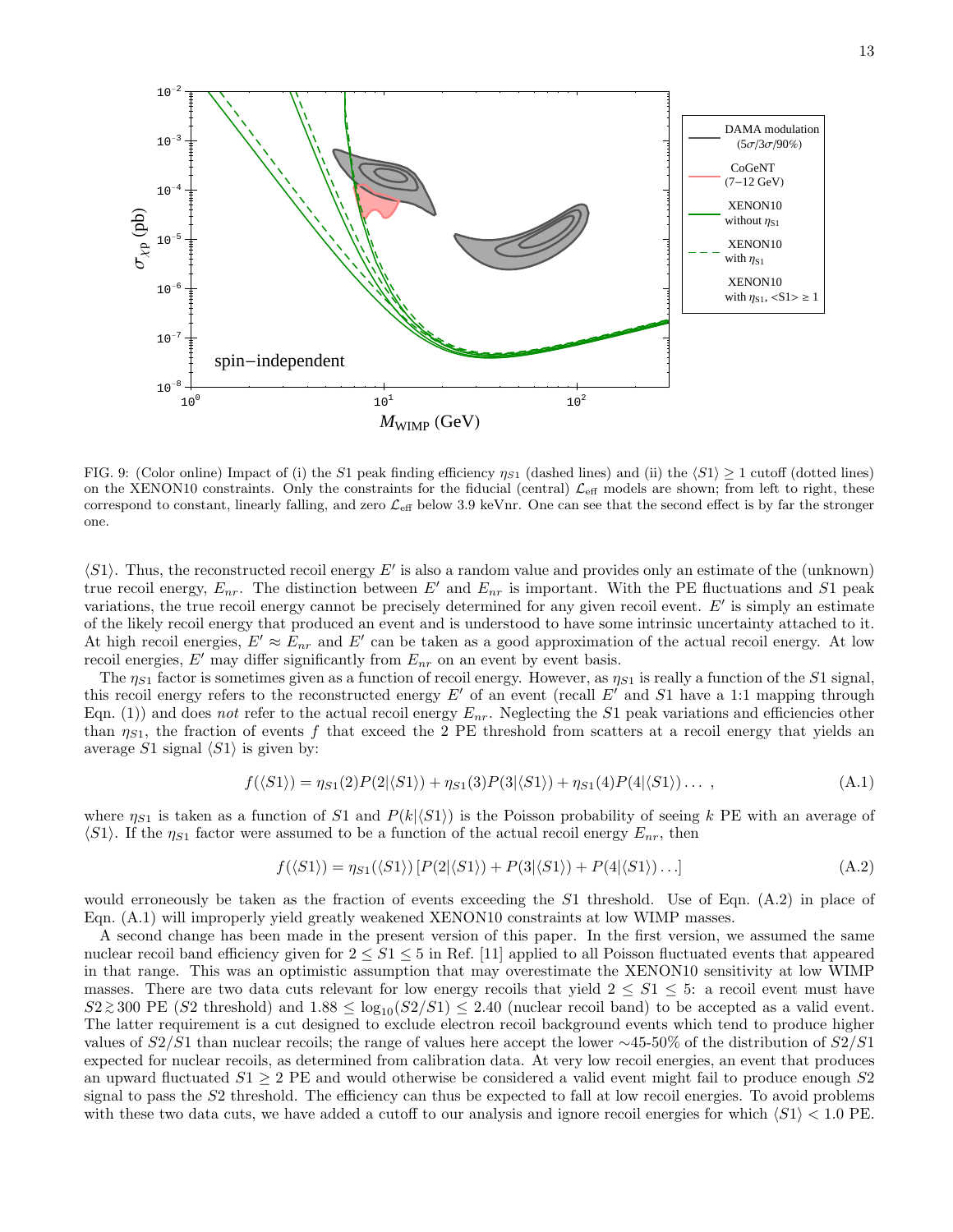We also take the same  $47\%$  nuclear recoil band efficiency in the 2-5 PE S1 bin for all events in this S1 range stemming from low energy recoils. The addition of this cutoff significantly weakens the XENON10 constraints for WIMP masses below ∼6 GeV for the constant and falling Leff models discussed in the paper, as seen by the dotted curves in Figure 9. This cutoff has a far greater impact on the constraints than the inclusion of the  $\eta_{S1}$  factor and is the dominant source of the change in XENON10 constraints from the first version of this paper. The third  $\mathcal{L}_{\text{eff}}$  model, zero below recoil energies of 3.9 keVnr, is unaffected by this cutoff as it does not yield any observable events at low energy anyways.

The  $\langle S1 \rangle \geq 1.0$  PE cutoff and 47% assumed efficiency we have adopted here are conservative for two reasons: (1) The S1 and S2 fluctuations are independent. This means that the Poisson fluctuated events that yield higher S1 than the average will have lower  $S2/S1$  ratios on average and are more likely to pass the nuclear recoil band cut. The upward Poisson fluctuated events for  $1.0 < \langle S1 \rangle < 2.0$  can survive this cut as much as 70-80% of the time, higher than the assumed 47%. (2) Our choice of a cutoff at  $\langle S1 \rangle = 1$  PE is due to our limited ability to examine the efficiencies at lower recoil energies, not due to an expected lack of events at these low energies. We note that there will also be fluctuations in the number of ionization electrons that lead to the  $S2$  signal<sup>7</sup>; even at very low recoil energies, there may be a non-zero probability of both  $S1$  and  $S2$  exceeding their respective thresholds and producing events in the analysis region that pass all cuts. For the constant  $\mathcal{L}_{\text{eff}}$  case at a WIMP mass of 5 GeV and scattering cross-section of 10−<sup>2</sup> pb, a point not excluded by the conservative bounds in Figure 9, about 20,000 recoils would be expected for recoil energies corresponding to  $0.5 \leq \langle S1 \rangle \leq 1.0$ . Even with a very small efficiency for such recoils, some number of these events would be expected to have fluctuations that put them in the XENON10 analysis region. If the nuclear recoil band efficiency were only ∼1% over this range, 10+ events would be expected to pass the various cuts; the lack of such events in the data would rule out these WIMP parameters.

### 2. ZEPLIN-III  $\mathcal{L}_{\text{eff}}$  models

Refs. [32] and [43] suggest using the the ZEPLIN-III  $\mathcal{L}_{\text{eff}}$  measurement [42], represented as a band in Fig. 1 of Ref. [32], as a conservative choice of  $\mathcal{L}_{\text{eff}}$ . Thus, we discuss here this possibility.

ZEPLIN fits a nonlinear  $\mathcal{L}_{\text{eff}}$  model to their broad spectrum nuclear recoil calibration data to obtain  $\mathcal{L}_{\text{eff}}$  curves that were used in their analysis. These fits suggest a constant  $\mathcal{L}_{\text{eff}}$  at recoil energies above ~30 keVnr, with  $\mathcal{L}_{\text{eff}}$ sharply falling at energies below ∼20 keVnr and approaching zero at ∼7-8 keVnr; see Figure 15 of Ref. [42] and the accompanying text. The suggestion has been made [43] that Leff should be taken to be zero below ∼8 keVnr as a conservative model of  $\mathcal{L}_{\text{eff}}$ . This  $\mathcal{L}_{\text{eff}}$  model would yield significantly weaker XENON constraints relative to what we have referred to as conservative models based on the Manzur et al. measurements of  $\mathcal{L}_{\text{eff}}$  [23].

We have several reservations about using this ZEPLIN inspired  $\mathcal{L}_{\text{eff}}$  model. First, ZEPLIN does not provide estimates of  $\mathcal{L}_{\text{eff}}$  below ∼7 keVnr and, in fact, states they are limited in constraining  $\mathcal{L}_{\text{eff}}$  at these low energies (in the caption of their Fig 15, it is said that "The constraints become very weak outside the energy ranges shown."). Second, neither the technical details of ZEPLIN's curve-fitting nor estimates of the statistical and systematic uncertainties are provided in their paper. Without these, it is unclear with which degree of certainty the low energy (∼7-10 keVnr) end of the ZEPLIN-III curves should be treated. Several sources of error may contribute to the level of uncertainty in these  $\mathcal{L}_{\text{eff}}$  estimates. One is the errors associated with the Monte Carlo used to compare with data, which are difficult to quantify since they can arise from inaccuracies in the inelastic neutron scattering data used in the Géant4 code and obtained from an international library of such data. Another issue are systematic errors associated with uncertainties in the position of the neutron source near the detector during calibration runs. If the uncertainties are large, then ZEPLIN does not have the statistical power to determine the  $\mathcal{L}_{\text{eff}}$  behavior at low recoil energies and one should base the  $\mathcal{L}_{\text{eff}}$  curves on measurements that have a better statistical power to analyze this  $\mathcal{L}_{\text{eff}}$  behavior, such as the Manzur et al. data. If the uncertainties are small so that the ZEPLIN curve is expected to be an accurate representation of the  $\mathcal{L}_{\text{eff}}$  behavior at low energies, then there is a very serious discrepancy between the ZEPLIN and Manzur *et al.* results (see below). The ZEPLIN collaboration claims no leverage on  $\mathcal{L}_{\text{eff}}$  below about 8 keVnr and do not suggest that it goes to zero in that energy range<sup>8</sup> [44]. The recoil energy interval in the ZEPLIN analysis of 10.7–30.2 keVnr does not include the low energy, low  $\mathcal{L}_{\text{eff}}$  end of their  $\mathcal{L}_{\text{eff}}$  curves. In this analysis region, the ZEPLIN  $\mathcal{L}_{\text{eff}}$  curves are compatible with the Manzur *et al.* measurements within the  $1-2\sigma$  level.

<sup>7</sup> The S2 threshold of ∼300 PE corresponds to about 12 ionization electrons, each of which produce ∼25 PE.

<sup>8</sup> ZEPLIN used a 9-point spline function to model the curves and a classical maxmium likelihood method using a grid scan across a 9 point parameter space to make sure they found a global minimum [44]. ZEPLIN only fit their data down to 2 keVee, thus could infer nothing below about 6 keVnr. The middle curve in their Fig. 15 [42] gives the "best fit" and the outer two curves indicate regions where "similar goodness-of-fit values" were obtained as stated in the caption; the band does not represent a region with a particular statistical significance (e.g. 1- $\sigma$  or 90% C.L.) in the uncertainties.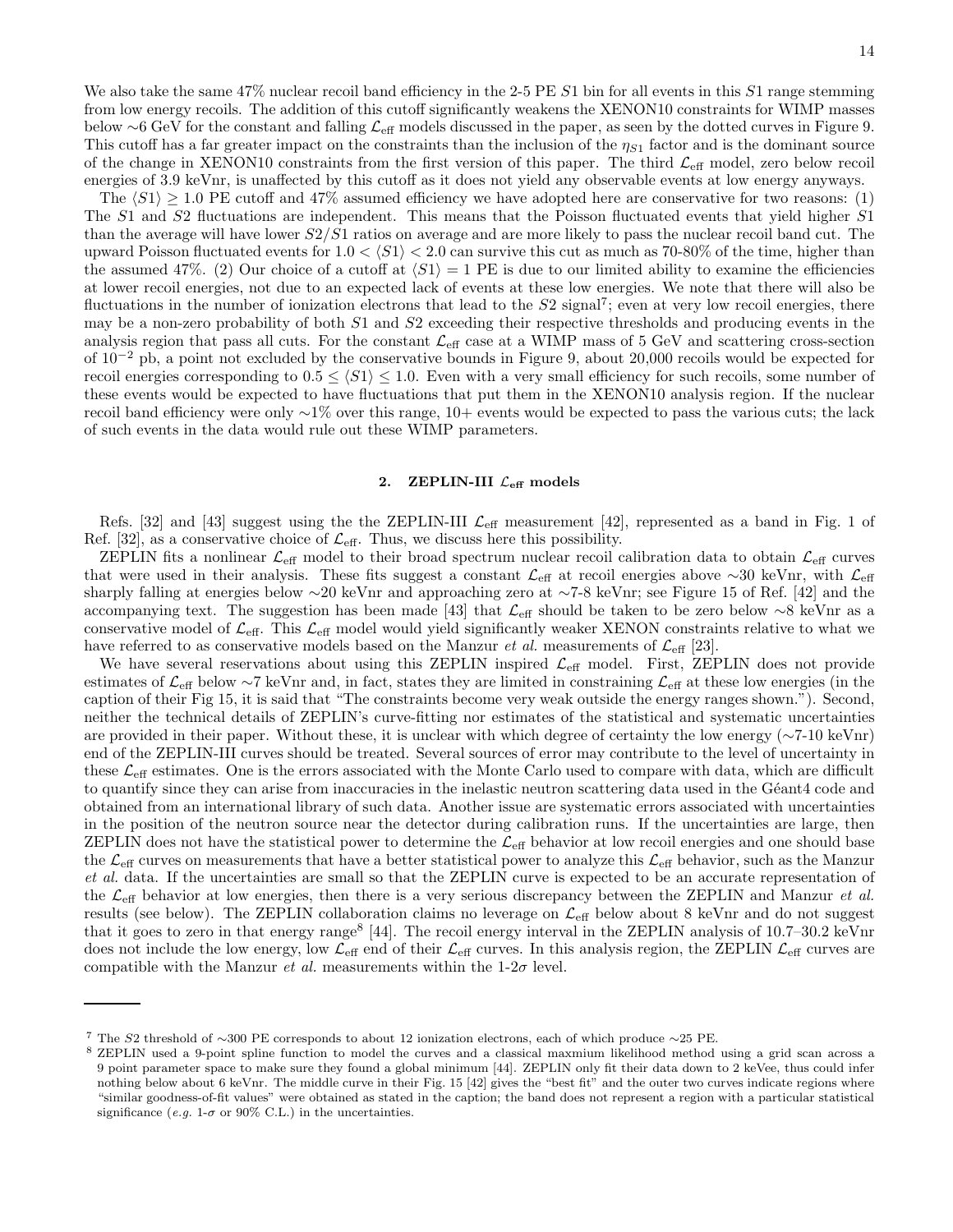Furthermore, the ZEPLIN inspired model proposed by Ref. [43], taking  $\mathcal{L}_{eff} = 0$  below recoil energies of ∼8 keVnr, is strongly incompatible with the Manzur *et al.* measurements as well as other fixed energy neutron scattering measurements such as those of Aprile *et al.* [41]. We reiterate that our choice to use the Manzur *et al.* data in our analysis was due to the lower  $\mathcal{L}_{\text{eff}}$  values that give more conservative XENON constraints and should not be construed as an indication that we regard this data as the most accurate available. We make no contribution to the discussion regarding the accuracy of the various low energy recoil measurements from neutron beam scattering. See Ref. [54] for a discussion of the various potential issues which may affect the  $\mathcal{L}_{\text{eff}}$  determinations in these experiments. In any case, much of the discussion below regarding the incompatibility of the Manzur *et al.* data with  $\mathcal{L}_{\text{eff}} = 0$  applies also to the Aprile et al. measurements.

Given the Manzur *et al.* measurement of *e.g.*  $\mathcal{L}_{\text{eff}} = 0.073_{-0.025-0.026}^{+0.034+0.018}$  (statistical and systematic errors, respectively) at a recoil energy of  $3.9 \pm 0.9$  keVnr, one might naively conclude this measurement is consistent with  $\mathcal{L}_{\text{eff}} = 0$  at the  $\sim$ 2-3σ level. However, the  $\mathcal{L}_{\text{eff}}$  value and errors are determined from a  $\chi^2$  fit to the data as a function of  $\mathcal{L}_{\text{eff}}$ . The  $\chi^2$  versus  $\mathcal{L}_{\text{eff}}$  curves, such as shown in Fig. 11(c) of Ref. [23] for a recoil energy of 6 keVnr, are not symmetric about the minima (which provide the central values), but rise very rapidly as  $\mathcal{L}_{\text{eff}}$  becomes small, effectively diverging at  $\mathcal{L}_{\text{eff}} = 0$ . The result is that the Manzur *et al.* measurements (four of which are below recoil energies of 7 keVnr) are incompatible with  $\mathcal{L}_{\text{eff}} = 0$  recoil energies of ∼8 keVnr, as this would yield  $\chi^2$  values that are imcompatible at far higher than the  $3\sigma$  level. We consider the Manzur *et al.* measurements more reliable than the ZEPLIN-III estimate of  $\mathcal{L}_{\text{eff}}$  at low energies.

To illustrate the incompatibility of the Manzur *et al.* data with  $\mathcal{L}_{\text{eff}} = 0$ , one can understand the  $\chi^2$  behavior as follows. Manzur *et al.* measured  $\mathcal{L}_{\text{eff}}$  at several recoil energies by observing the scintillation response in a Xenon detector for neutrons from a beam of fixed energy (2.8 MeV) that scatter in a fixed direction; the recoil energy is fixed by the angle of scatter<sup>9</sup>. If  $\mathcal{L}_{\text{eff}}$  is non-zero at the recoil energy corresponding to a particular scattering angle, a histogram of the S1 from observed events will generate a peak due to scintillation from the single scatter events in the detector. The primary background is double scattering neutrons which can reach the neutron scintillator located at the fixed angle from the neutron beam, but scatter with a different energy than expected for single scatter neutrons that reach the neutron scintillator; one of the two scatters must occur outside of the active volume for the event to be mistaken as a single scatter. These double scattering neutron events are expected to occur at an almost negligible rate compared to the single scatter signal events. In addition, these double scatter events produce a fairly flat S1 distribution, not a peak (see e.g. Figure 9 of Ref. [23]). Figures 11(a) and 11(c) of Ref. [23] show an S1 histogram and corresponding  $\chi^2$  versus  $\mathcal{L}_{\text{eff}}$  curve, respectively, for recoils centered at 6 keVnr. The histogram shows a peak of ∼700 events (consistent with scintillation from single scatter signal events) with a negligible flat contribution (expected from any significant double scatter background). The  $\chi^2$  in this case is minimized at  $\mathcal{L}_{\text{eff}} \approx 0.06$ . At lower  $\mathcal{L}_{\text{eff}}$ , the  $\chi^2$  grows rapidly for this reason: it is difficult to account for this ∼700 scintillation event peak if the nuclear recoils produce little to no scintillation. Note the systematic issues discussed in Manzur *et al.* generally affect the interpretation of which  $\mathcal{L}_{\text{eff}}$  would produce such a peak, but do not provide significant alternate mechanisms for producing such a peak aside from the scintillation from low energy recoils (scintillation that can only be produced if  $\mathcal{L}_{\text{eff}} \not\approx 0$ ). Thus, while determining the value of  $\mathcal{L}_{\text{eff}}$  based on the size and shape of such S1 peaks may be limited by statistics or biased by systematic effects, the simple presence of such a peak is strong evidence that  $\mathcal{L}_{\text{eff}}$  is non-zero.

Given that Manzur et al. have observed scintillation peaks at multiple recoil energies over ∼ 4-8 keVnr, we consider the "conservative"  $\mathcal{L}_{\text{eff}}$  model suggested in Refs. [32] and [43], with  $\mathcal{L}_{\text{eff}} = 0$  below ∼8 keVnr, to be grossly incompatible with existing data and therefore unrealistically conservative.

- [1] R. Bernabei et al., Eur. Phys. J. C  $67$ , 39 (2010) [arXiv:1002.1028 [astro-ph.GA]].
- [2] A. K. Drukier, K. Freese, D. N. Spergel, Phys. Rev. **D33**, 3495-3508 (1986).
- [3] K. Freese, J. A. Frieman, A. Gould, Phys. Rev. D37, 3388 (1988).
- [4] G. Gelmini and P. Gondolo, arXiv:hep-ph/0405278.
- [5] P. Gondolo and G. Gelmini, Phys. Rev. D 71, 123520 (2005) [arXiv:hep-ph/0504010].
- [6] R. Bernabei et al. [DAMA Collaboration], Eur. Phys. J. C 56, 333 (2008) [arXiv:0804.2741 [astro-ph]].
- [7] C. Savage, G. Gelmini, P. Gondolo and K. Freese, JCAP 0904, 010 (2009) [arXiv:0808.3607 [astro-ph]].
- [8] Z. Ahmed *et al.* [CDMS Collaboration], Phys. Rev. Lett. **102**, 011301 (2009) [arXiv:0802.3530 [astro-ph]].

<sup>&</sup>lt;sup>9</sup> Due to the geometry of the Xenon detector and width of the scintillator used to detect the scattered neutrons, each measurement is sensitive to a finite range of recoil angles and, thus, recoil energies. The uncertainties in the recoil energies given for each  $\mathcal{L}_{\text{eff}}$ measurement arise mainly from this range.